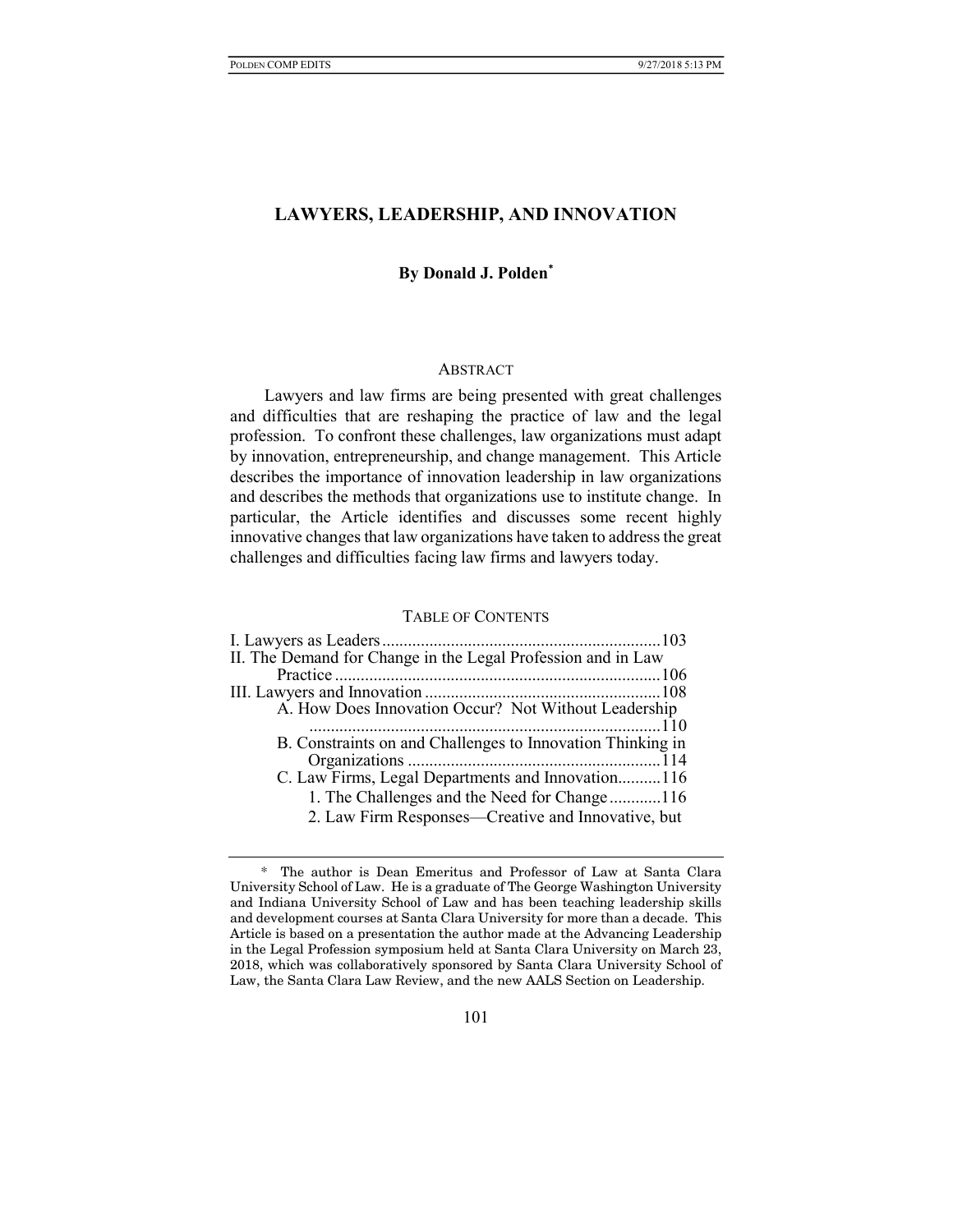|            | LAWYERS, LEADERSHIP, AND INNOVATION        | [Vol:58] |
|------------|--------------------------------------------|----------|
|            |                                            |          |
|            | a. Talent Acquisition and Development. 121 |          |
|            | b. Technology and Communications123        |          |
|            |                                            |          |
| Conclusion |                                            |          |

#### **INTRODUCTION**

It is now accepted wisdom that one of the most consistent patterns in business is the failure of companies to stay at the top of their industries when technologies and markets change. $1$  Can the same be said for the business of law? Or are law practitioners and legal services' providers different and impervious to the need to change, adapt, adjust, and modernize in some appreciable way?

This Article is about how lawyers who lead their organizations innovate to respond to challenges to their organization and design and implement change so their organizations can stay at the top of their profession. In recent years, many law practice and legal services organizations have faced significant, sometimes existential, challenges to the success and viability of their group.<sup>2</sup> Some of those organizations have responded well, but others have failed to meet the challenges and, as a result, have failed, sometimes miserably.<sup>3</sup> The Article considers what the firms and their leaders that have succeeded have done to innovate around the challenges they faced. What processes did the organizations' leaders implement to address challenges? Who in the organization provided leadership through the crisis and how did they lead? How were others in the organization included in the process for change and how did they respond?

The purpose of the Article is to describe the importance of change leadership in law organizations today and how lawyer-leaders move their organizations through the challenges they face. By studying successful leadership in innovation, we can help prepare other law leaders for the challenges they and their law organizations will undoubtedly face in the very uncertain future of law firms and legal services providers.

 <sup>1.</sup> Joseph Bower & Clayton Christensen, Disruptive Technologies: Catching the Wave, HARV. BUS. REV. (Jan./Feb. 1995), available at https://hbr.org/1995/01/disruptive-technologies-catching-the-wave.

 <sup>2.</sup> The term "organizations" or "law organizations" refers to a wide range of legal education groups (like law schools) as well as law practice groups (such as traditional law firms, corporate legal counsel office, non-profit or public interest law practice groups, and other law offices).

 <sup>3.</sup> See infra notes 70-76 and accompanying text.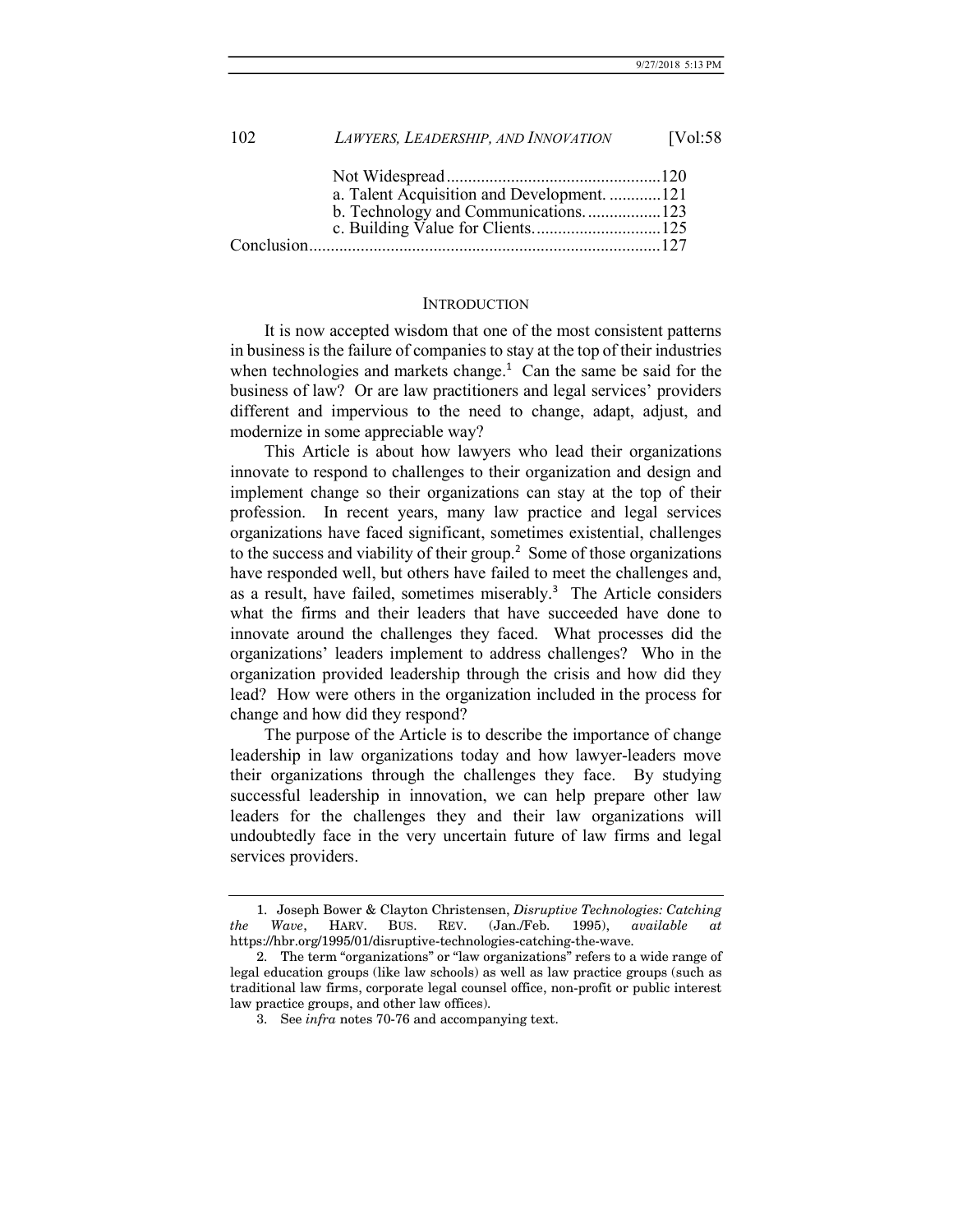The Article initially describes leadership roles that lawyers, like many other professionals, play in their firms, companies, and various other organizations. Similarities exist between these roles and other professionals who provide leadership in business, medicine, and other fields that are experiencing contemporary challenges to their methods of doing business. The second part of the Article describes many of the contemporary challenges that lawyers in leadership roles take on for their groups, especially the significant changes to law practice since the national recession of 2007. The third section of the Article surveys the current literature on innovation and change leadership and discusses how effective leaders use processes to institute change in their law firm or legal services organization. The final section then describes how several leading law firms and law organizations have responded to the contemporary challenges in the law practice field to lead their organizations through these challenging times. These examples will permit us to both describe and understand the importance of effective leadership in law organizations. However, the Article concludes that while law firms and legal services businesses engage in sophisticated and needed changes to their business and practice models, many firms lack engaged and capable leadership to plan and implement the changes they need to survive and succeed. As a result, there is growing uncertainty about the ability of those organizations to provide the scope and depth of services that clients—individual as well as businesses and government—need in today's global and technology-dependent environment.

#### I. LAWYERS AS LEADERS

As I have written in the past, and it remains highly pertinent today, leadership matters in many areas of our society and economy, including the work of lawyers.<sup>4</sup> Leadership is a function of the relationship between a leader and his or her followers and it occurs when a leader inspires others to take on critical and necessary activities for the group or organization.<sup>5</sup> It is important to understand the distinction between

 <sup>4.</sup> Donald J. Polden, Leading Institutional Change: Law Schools and Legal Education in a Time of Crisis, 83 TENN. L. REV. 949 (2016) [hereinafter Leading Institutional Change]; Donald J. Polden, Leadership Matters: Lawyers' Leadership Skills and Competencies, 52 SANTA CLARA L. REV. 899 (2012) [hereinafter Leadership Matters]; Donald J. Polden, Educating Law Students for Leadership Roles and Responsibilities, 39 U. TOL. L. REV. 353 (2008).

 <sup>5.</sup> Leadership Matters, supra note 4, at 903; ROBERT CULLEN, THE LEADING LAWYER: A GUIDE TO PRACTICING LAW AND LEADERSHIP 13-14 (2010).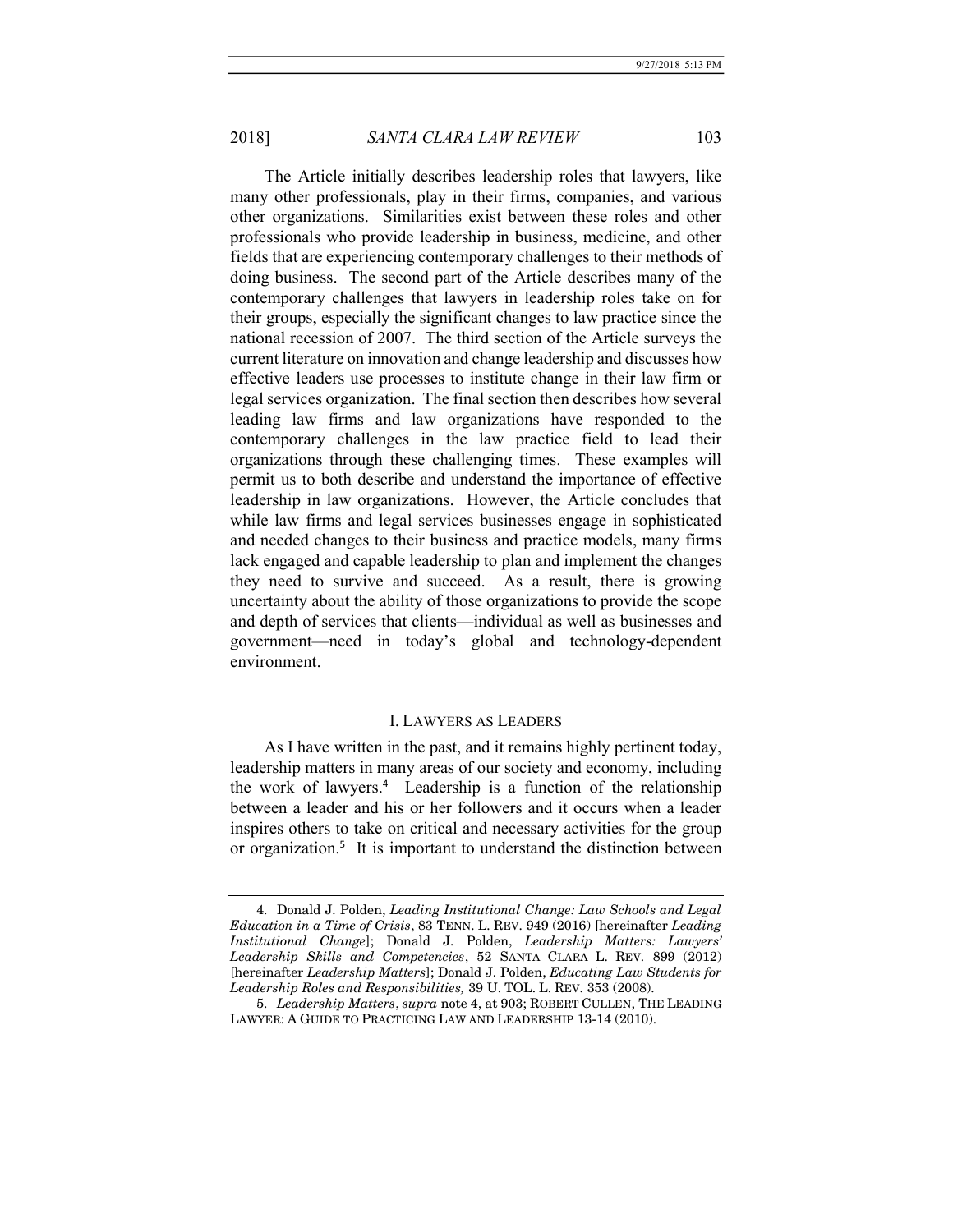managing and leading, and between leaders and managers: good managers maintain the operations of an organization while leaders motivate the group to make necessary changes. If the organization does not need change, then it does not need a leader; a good manager will do.<sup>6</sup> A central theme to this Article is that effective, creative leadership in law firms and organizations will make all the difference to the organizations' success in the next decade.

Why do we think that lawyers need to be responsible for leadership? The literature on lawyers and leadership reveals that a high percentage of legally trained people are in key government, business, and related positions.<sup>7</sup> Consider the prevalence of lawyers in C-Suite positions in major corporations, in Congress and state legislative positions, and in significant government and private industry roles.<sup>8</sup> Lawyers inhabit these positions of responsibility because their legal education and training has prepared them for critical analysis, the ability to marshal relevant facts to arrive at reasoned options and decisions, the fiduciary responsibilities they hold with respect to their clients, and the required performance of their duties as "officers of the court". The education of lawyers stresses the importance of fealty and duty to the interest of others, notably their clients and to the rule of law. All law students are required to take a course in their professional responsibility to, among other things, represent their clients' interests (and their clients' confidences) without distraction or dishonesty.<sup>9</sup> This is a relationship that is based upon and stresses the trust between client and attorney, and the rules of professional responsibility impose several duties on attorneys in the representation of their clients and their service to the community and the profession. Leaders can lead only because of the trust that their followers feel toward the role of the leaders; that trust

 <sup>6.</sup> WARREN G. BENNIS, ON BECOMING A LEADER 31-35, 39-40, 86, 89-91, 108- 109 (Cambridge, MA: Perseus Publishing Co. 2003) (discussing essential attributes of leaders and contrasting managers from leaders).

 <sup>7.</sup> DEBORAH RHODE, LAWYERS AS LEADERS 1 (2013) (pointing out that lawyers "account for just 0.4 percent of the population…[but, they] are well represented at all levels of leadership, as governors, state legislators, judges, prosecutors, general counsel, law firm managing partners, and heads of corporate, government, and non-profit organizations.").

 <sup>8.</sup> Professor M. Todd Henderson of the University of Chicago Law School estimates that approximately 9% of about 3,500 CEO's of nearly 2,400 publicly traded S&P listed firms have law degrees. M. Todd Henderson, Do Lawyers Make Better CEOs Than MBAs?, HARV. BUS. REV. (Aug. 24, 2017), https://hbr.org/2017/08/do-lawyers-make-better-ceos-than-mbas.

 <sup>9.</sup> Standard 303(a)(1) in ABA Standards and Rules of Procedure for Approval of Law Schools 2017-18, ABA SECTION OF LEGAL EDUC. & ADMISSIONS TO THE BAR.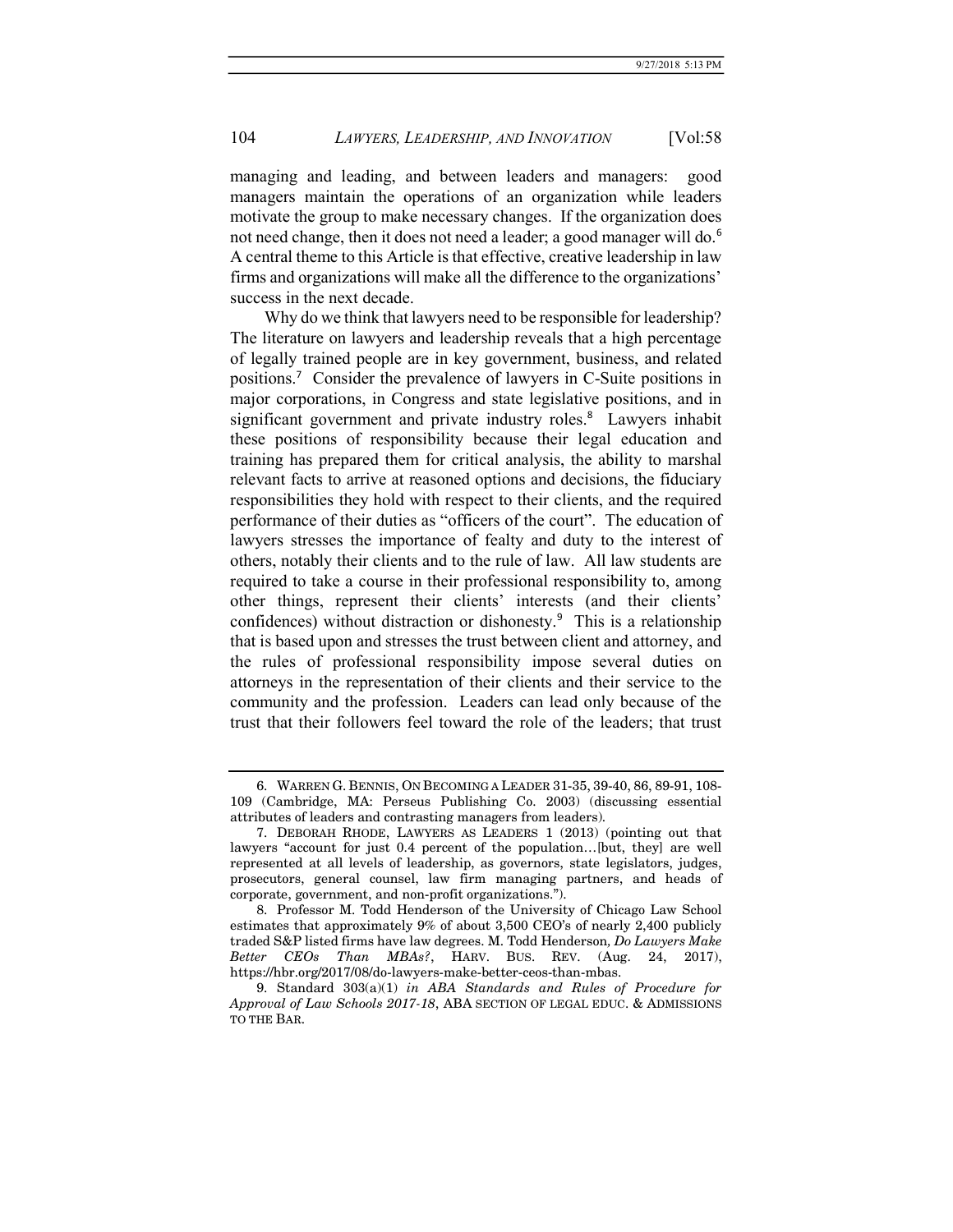builds the stock of credibility that leaders have in their organization.<sup>10</sup>

Lawyers provide leadership to their clients and the organizations they lead in several ways. First, lawyers who serve in executive or decision-making positions in organizations, such as law firms, non-profit organizations, and corporate legal departments, play traditional leadership roles and responsibilities, similar to those played by a chief executive or department head.<sup>11</sup> Lawyers working in teams or groups (for example, within the law firm or with professionals from corporate clients) must provide leadership roles to envision how to further the objectives of the team or group. Individual lawyers pursuing the goals of their clients must demonstrate leadership attributes and skills in obtaining the best result possible for the client, including the abilities to persuade or influence others to the clients' cause or argument.<sup>12</sup> Military lawyers must lead in their legal office or organization as well as in their roles as officers.<sup>13</sup>

What are the leadership approaches of lawyers in leadership roles? The theories of leadership most commonly applicable to lawyers include transformational leadership, servant leadership, and adaptive leadership.<sup>14</sup> With transformational leadership, organizations are led through fundamental, and often significant change, and through this change, both the organization and the leader experience a form of transformation. Servant leadership is another important approach to leadership for lawyers serving clients' needs. With servant leadership, the role of the lawyer focuses on how to help the client develop his or her goals and outcomes, such as being able to make the best selfinterested decision. Adaptive leadership facilitates the mobilization of constituents or a group, such as the need to make a fundamental organizational change of direction, but still within the culture of the organization and taking into account the members' strengths, weaknesses, and needs. When lawyers wish to create or facilitate change and innovate toward a result or around a problem, they will likely implement one or more of these approaches to lead the group or the

 <sup>10.</sup> JAMES M. KOUZES & BARRY Z. POSNER, CREDIBILITY: HOW LEADERS GAIN AND LOSE IT, WHY PEOPLE DEMAND IT 16-20 (2d ed. 2011). Kouzes and Posner have stated this relationship as follows: "Leadership is a relationship between those who aspire to lead and those who choose to follow." JAMES KOUZES & BARRY Z. POSNER, A LEADER'S LEGACY 52 (1st ed. 2006).

 <sup>11.</sup> CULLEN, supra note 5, at 16-23.

 <sup>12.</sup> Id.

 <sup>13.</sup> Dana K. Chipman, Where Are We Trying to Get To?, 69 STAN. L. REV. 1773 (2017).

 <sup>14.</sup> See Leading Institutional Change, supra note 4, at 969-72, for a more detailed discussion of these theories of leadership approaches commonly used by lawyer-leaders.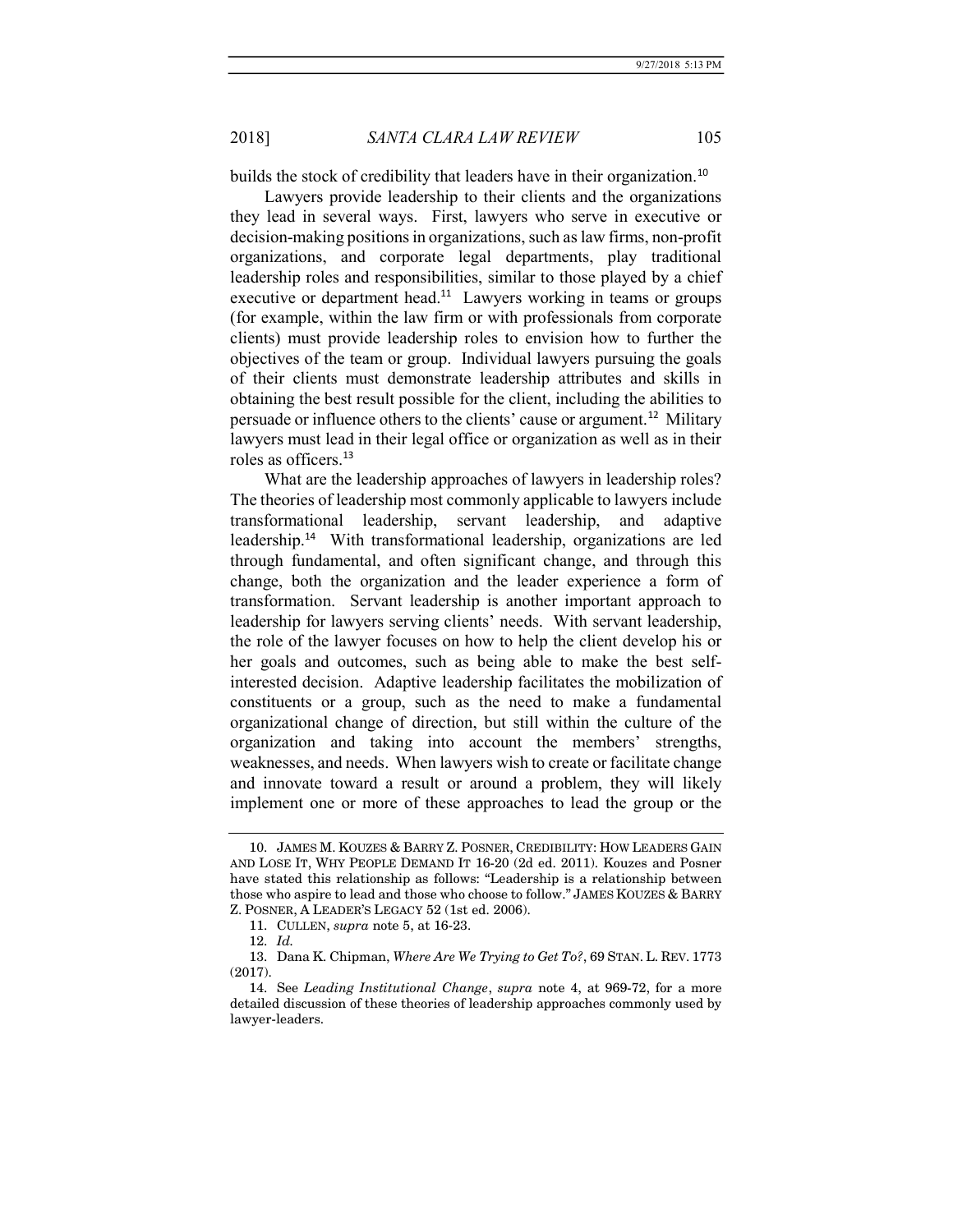client. Clearly, the ability to lead others—within the organization, the client, and those who are led in the service of the client—is an essential ability that lawyers must possess to advance the interests of their organizations and, more importantly, their clients.<sup>15</sup>

# II. THE DEMAND FOR CHANGE IN THE LEGAL PROFESSION AND IN LAW PRACTICE

Why do lawyers and their organizations need to change or to innovate change and movement? If an organization is doing well or if a client's legal needs are routine, then the leader-lawyer's tasks are modest. But if the challenges are great and the need to improve, modernize, or innovate are critical, then those leaders need to implement a process of change that defines leadership. Former U.S. Army Chief of Staff Eric Shinseki observed that "[if] you don't like change, you're going to like irrelevance even less."<sup>16</sup> This is certainly true for lawyer leaders too.

Without question, the last decade has challenged all areas of lawyers' work including the way law is practiced, how lawyers are educated, and the economics of law practice. These challenges uprooted traditional approaches to the relationship between lawyers and their clients, dramatically dimmed the interest of young people in considering law as a vocation, and witnessed disruptive forces throughout the law business. This section briefly describes those forces and challenges in many areas of the law business and sets the stage for a more thorough discussion of why lawyer-leaders need to provide innovative leadership in their organizations.

The recent challenges to the practice of law and, indeed, more broadly, the legal profession come from many directions. In recent years, the practice of law has seen the growth of alternative (to traditional law firms) providers in the basic legal services, legal advice, and legal transactions spaces.<sup>17</sup> These include competition for clients' legal services budgets from online legal research and legal services providers, public accounting firms, corporate litigation support, and many other

 <sup>15.</sup> Scott A. Westfahl & David B. Wilkins, The Leadership Imperative: A Collaborative Approach to Professional Development in the Global Age of More for Less, 69 STAN. L. REV. 1667, 1707 (2017).

 <sup>16.</sup> Peter J. Boyer, A Different War, THE NEW YORKER (July 1, 2002), https://www.newyorker.com/magazine/2002/07/01/a-different-war.

<sup>17</sup>. See Frederick J. Esposito, Jr, The New Landscape: Challenges and Opportunities Facing Law Firms, LAW PRACTICE TODAY (June 13, 2014), http://www.lawpracticetoday.org/article/new-landscape-challengesopportunities-facing-law-firms/.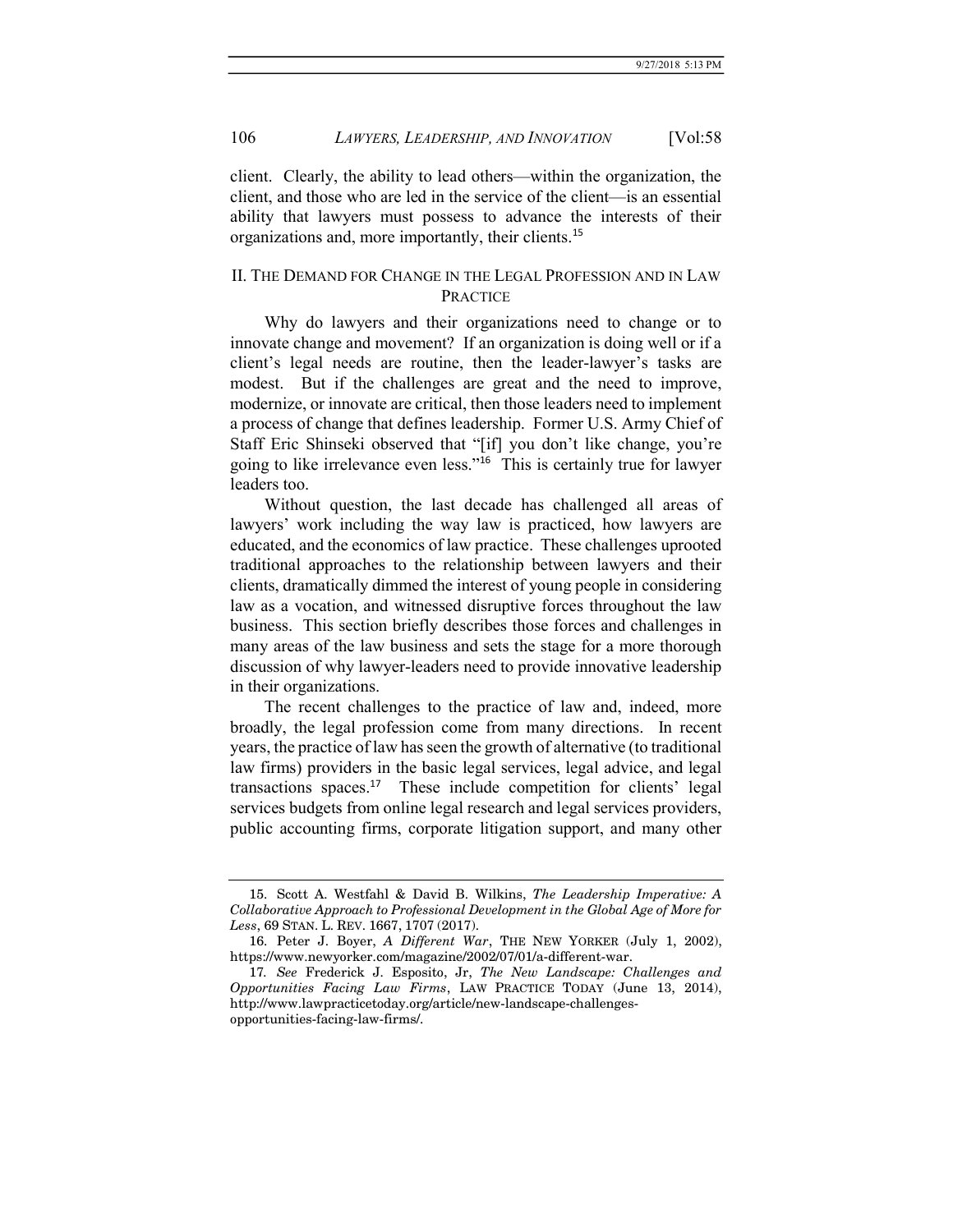legal services providers<sup>18</sup>. The growth of these alternatives has been highly disruptive of the business model for traditional law firms because many of the firms have not been responsive to the needs of clients to reduce their legal fees and costs.<sup>19</sup> As the cost of legal services has increased in recent years, the clients' interest—mainly corporate clients—to constrain costs has increased and nearly all clients have refused to pay high costs of legal services (outside of the "bet the company" litigation). Similarly, clients' demand for control of attorney costs has led to outsourcing of some legal services and low-cost arrangements for more routine legal services, such as document review in litigation.<sup>20</sup> Further, many innovative technologies have been developed that promise to radically transform the way that lawyers and courts operate.<sup>21</sup>

Law firms have been concerned about the costs of acquiring and managing talent in the firm. Talent is one of the most expensive aspects of the business of law and it has become a very competitive part of law firm activity especially in national law firms and "boutique" firms.<sup>22</sup> As the number of law school graduates has declined in response to a national downturn in interest in going to law school, firms have been challenged to find new talent they need to staff their departments, cases, and transactions. In recent years, the number of men and women electing to take the LSAT entrance examination has declined by roughly forty percent due to their perceptions of poor job prospects after graduation. Additionally, law schools are reducing class sizes and graduating fewer students.<sup>23</sup> This decline has constrained the hiring plans of legal

 18. See 'Times Are A-changin': Disruptive Innovation and the Legal Profession, INT'L BAR ASS'N 12-15 (May 2016) [hereinafter Times Are A-changin]. 19. Thomas S. Clay & Eric A. Seeger, 2018 Law Firms in Transition: An

Altman Weil Flash Survey, ALTMAN WEIL, INC. iii (2018), http://www.altmanweil.com//dir\_docs/resource/45F5B3DD-5889-4BA3-9D05- C8F86CDB8223\_document.pdf [hereinafter "2018 Firms in Transition Report"].

 20. Id. (discussing Thomas S. Clay & Eric A. Seeger, 2014 Law Firms in Transition: An Altman Weil Flash Survey, ALTMAN WEIL, INC. (2014), http://www.altmanweil.com/dir\_docs/resource/f68236ab-d51f-4d81-8172- 96e8d47387e3\_document.pdf).

 21. Richard Susskind, a leading thinker about the future of law practice and lawyers, has identified several such innovative technologies that he expects will "disrupt and radically transform the way lawyers and courts operate", including automated document assembly, electronic legal marketplaces, online legal guidance, legal open sourcing of knowledge, information and collaboration, online dispute resolution, and artificial intelligence problem-solving. RICHARD SUSSKIND, TOMORROW'S LAWYERS: AN INTRODUCTION TO YOUR FUTURE 13, 40 (1st ed. 2013).

 <sup>22.</sup> 2018 Firms in Transition Report, supra note 19, at viii.

 <sup>23.</sup> See Total LSATS Administered, LSAC, https://www.lsac.org/lsacresources/data/lsats-administered (showing 171,514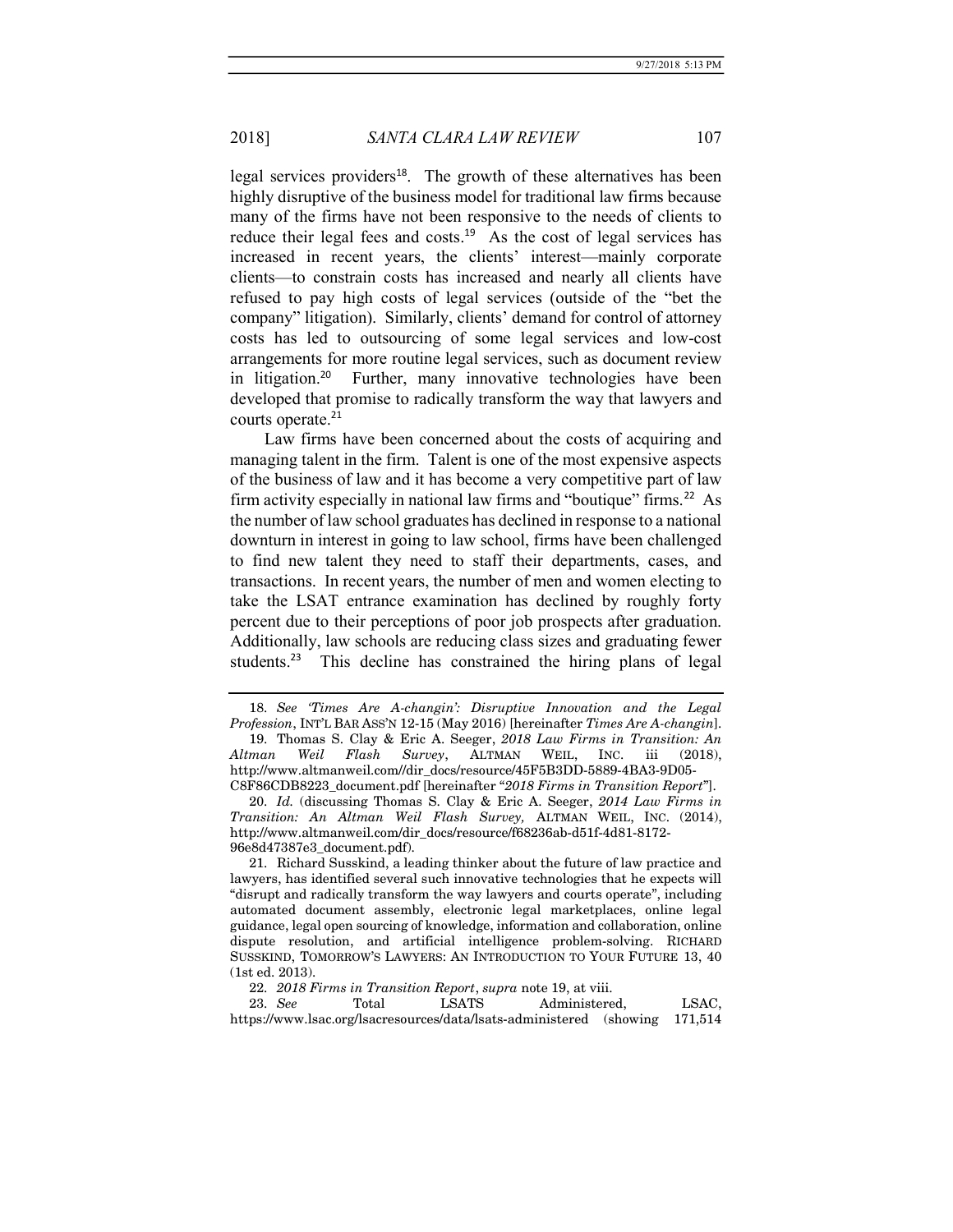employers and has adversely affected the financing plans for many law schools, causing some to exit the market and finally signaling that more new law school programs are unnecessary and likely to lead to failures.<sup>24</sup> The past ten years has seen the supply of legal talent falling and failing to meet some of the demand for high quality talent by larger, national law firms. Moreover, the significant declines in supply and demand aspects of the market for legal talent have taken a toll on law student and prospective law student aspirations, and on the law profession's ability to draw effortlessly from an abundance of smart, talented new lawyers.

Given this seismic change in the market for legal services and legal talent, how have law offices, law firm leaders, corporate counsel, and other law firm hiring professionals reacted? The polar extremes for action in light of these challenges are: freeze and hope that things get better, or innovate aggressively for a better future. There are many examples of firms and law services providers that chose (or merely accepted) the first course and those are discussed in the next section. The failures of leaders in the legal education field, along with a few notable successes in adapting to the great changes of the past decade, have been documented elsewhere.<sup>25</sup> The next section of the paper is about those firms and legal services providers that chose the latter course of action and took creative, innovative steps to understand, and then take on, the challenges facing their organization.

### III. LAWYERS AND INNOVATION

In an earlier paper, I stated that during times of crisis and challenge, "there is a premium on leadership skills that permit the leader to focus on innovation around . . . the difficulties and uncertainty that paralyzes the rest of the organization, market or industry."<sup>26</sup> In most organizations, leaders perceive and articulate a need for bold change when the stakes are high and the need for change is evident. These leaders often respond by assembling a team to shape options and opportunities for the

LSAT tests administered in 2009-2010 cycle and 105,883 tests administered in 2015-2016 cycle). See also Keith Scheuer, The Downfall of Law School? What Current Enrollment Trends Mean, NOODLE (last visited Aug. 31, 2018), https://www.noodle.com/articles/is-law-school-enrollment-still-dropping-thelatest-trends.

 <sup>24.</sup> Karen Sloan, RIP, Law Schools. A Look at Closed Campuses, LAW.COM (Mar. 26, 2018), https://www.law.com/2018/03/26/rip-law-schools-a-look-a-closedcampuses/.

 <sup>25.</sup> Leading Institutional Change, supra note 4, at 956-67 (documenting the failed leadership of the Council on Legal Education of the American Bar Association, the official accreditation agency for American legal education).

<sup>26</sup>. Id. at 973.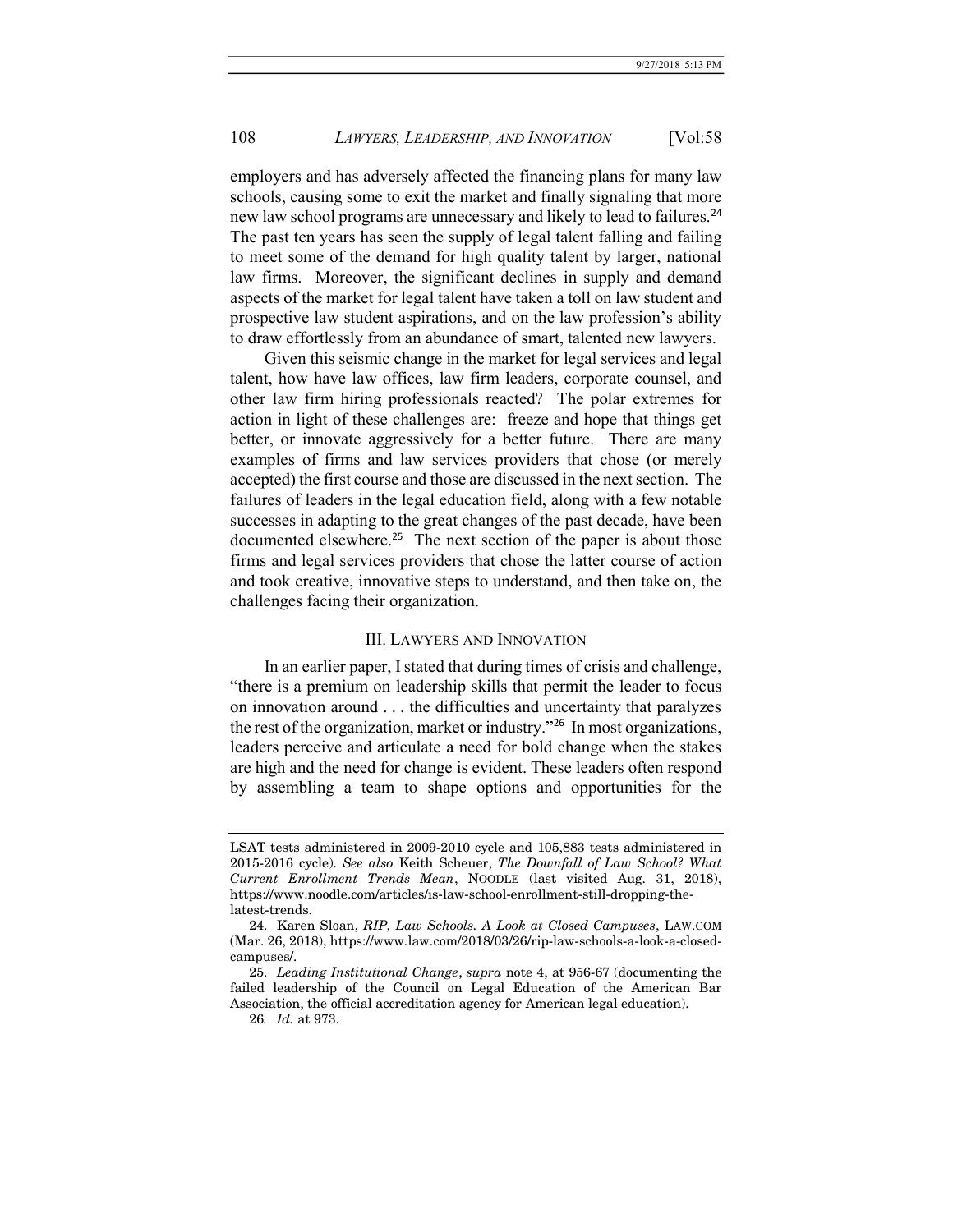organization.<sup>27</sup> Innovation is taken on by the group with direction of the leader.

Deborah Rhode described the importance of the ability to change and adapt as follows:

Any successful organization or movement needs to adapt to social, political, economic, and technological developments. Any effective leader needs to create the conditions for such adaptation. Estimates suggest that most companies need moderate change at least once a year and major changes every four to five years.<sup>28</sup>

Ben Heineman, Jr., former general counsel of General Electric, described the essential importance of the lawyer as a leader in forging change in transactions, in political relationships, and in the lawyer's organization:

> Someone will have to provide the vision, wisdom, and energy to lead. Such leadership will require many skills and multiple perspectives. No one is totally suited for such tasks, but no one is better suited than a lawyer with broad training and experience. Properly defined, the lawyer's core skill of understanding how values, rules, and institutions interrelate with social, economic, and political conditions is central to the demands of contemporary leadership.<sup>29</sup>

In times of disruptive and significant changes, organizations need leadership to move the group forward. The more immediate the challenge to the organization is, the greater the inclination of the leader to attempt to speed the process along. Innovation movements are usually fostered or precipitated by motivations to implement meaningful change, and "disruptive" or "incremental" challenges spur those motivations.<sup>30</sup> Disruptive innovation change must occur when a highly novel and unanticipated— often exogenous to the industry—force, or an

 <sup>27.</sup> DEBORAH L. RHODE & AMANDA K. PACKEL, LEADERSHIP: LAW, POLICY, AND MANAGEMENT 163 (2011) [hereinafter RHODE & PACKEL, LEADERSHIP) (describing three stages in which leaders can guide change, including "developing a strategy for implementing change and enlisting others in its support.").

<sup>28</sup>. Id. (citing to Arie de Geus, Beware: Innovation Kills!, in LEADING FOR INNOVATION 226 (Frances Hesselbein, Iain Somerville, & Marshall Goldmith, eds., 2002)).

 <sup>29.</sup> Ben W. Heineman, Jr., Law and Leadership, 56 J. LEGAL EDUC. 596, 607 (2006).

 <sup>30.</sup> Bill Fischer, Why We Can't Innovate, FORBES (May 6, 2018), https://www.forbes.com/sites/billfischer/2018/05/06/why-we-cant-innovate/. See also RHODE & PACKEL, LEADERSHIP, supra note 27, at 163-65.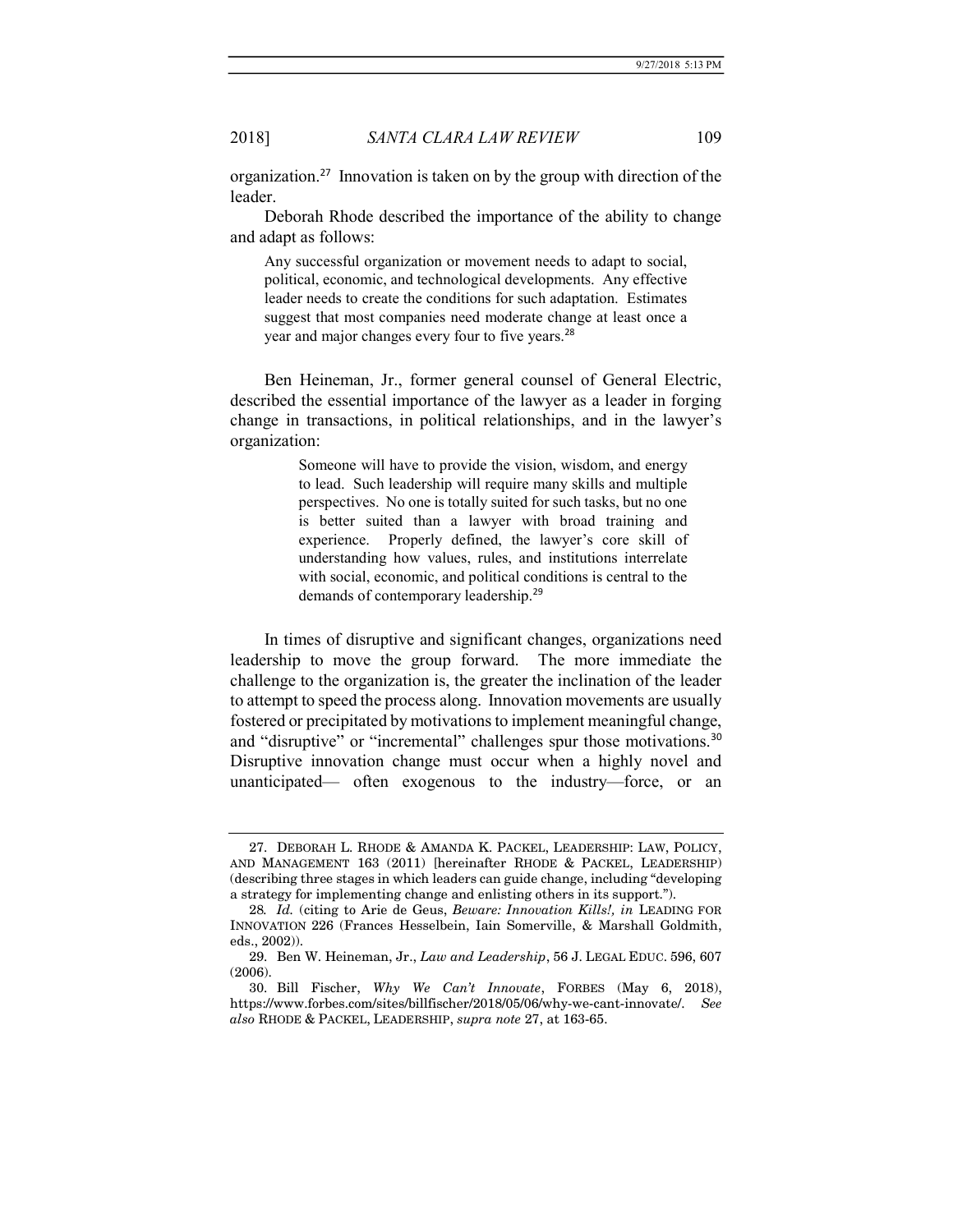immediate threat, forces attention to the problem.<sup>31</sup> Disruptive changes include the discovery of a radically new and different technology that renders much of the assets (such as intellectual property, or talent pools at the firms) obsolete or otherwise subject to a quick write-off. Incremental change is much slower paced and occurs where industries or market participants are making continuous improvements in the firms' assets (thus making them more efficient and productive) or are gradually increasing the demand for the industry's products. The clientdriven demands for different billing practices (e.g., billable hours, value billing . . . etc.) are an example of more incremental challenges requiring law firm change. Innovation that occurs because of incremental change in the market is just as important to the firm leader as innovation caused by disruption. But the firms' response time is much shorter and, often, participants in the industry or market may not understand all of the factors that caused or led to the disruptive force. It is important for law firm leaders to remember that incremental change and responding to the need for significant innovation or creativity requires different approaches. Incremental change can be addressed by institutional strategic planning while response to a significant disruptive change requires an innovation process to address the challenges presented by the disruptive threat.<sup>32</sup>

Faced with the need for imminent and significant change, how does innovation happen in organizations facing those challenges? The answer introduces the important concept of innovation leadership, including the "innovation leader" whose job it is to drive innovation in the organization. This section of the Article describes some of the major innovations taken by law firms and other law organizations in light of the challenges of the past decade to the legal profession and to its firms, law offices, and legal education. We are able to consider how well and to what degree law practice organizations are able to confront the considerable challenges of the current time through innovation tools and processes.

#### A. How Does Innovation Occur? Not Without Leadership

According to Deborah Rhode and Amanda Packel, change, "unlike invention or creativity, which refers to the development of something

 <sup>31.</sup> Clayton M. Christensen & Michael Overdorf, Meeting the Challenge of Disruptive Change, HARV. BUS. REV. (Mar./Apr. 2000), available at https://hbr.org/2000/03/meeting-the-challenge-of-disruptive-change.

 <sup>32.</sup> Greg Satell, The 4 Types of Innovation and the Problems They Solve, HARV. BUS. REV. (June 2, 2017), https://hbr.org/2017/06/the-4-types-ofinnovation-and-the-problems-they-solve.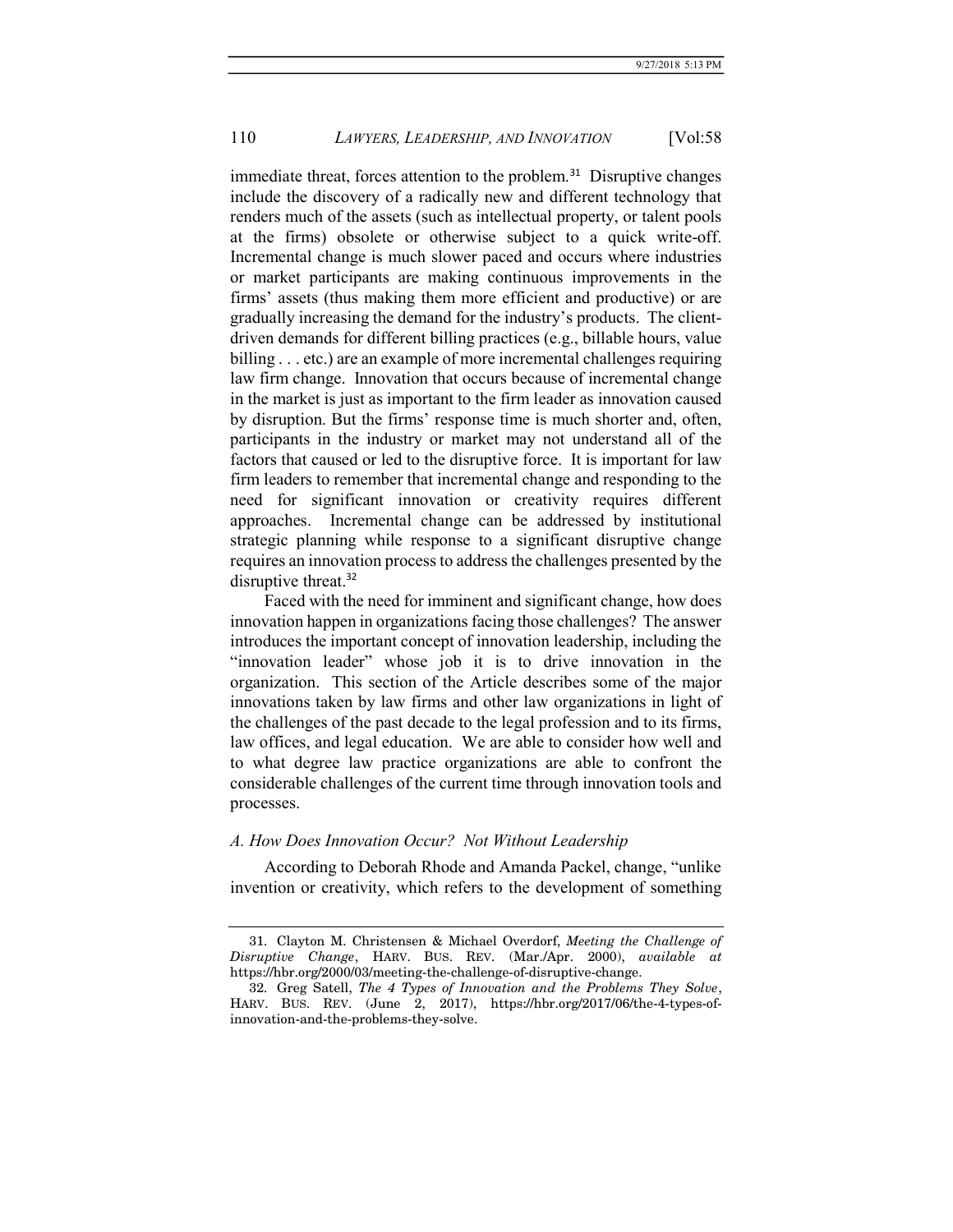new, and may involve only individual effort and unsuccessful implementation,  $\dots$  requires collective practices that produce change."<sup>33</sup> These collective practices require a process or method that includes others in the organization. The "innovator's method", according to Nathan Furr and Jeffrey H. Dyer, requires "discipline, perseverance and dedicated effective leadership" in particularly difficult and challenging times.<sup>34</sup> They further claim that innovators use new methods and approaches to leadership, but that too many leaders are not up to the skills demanded by the task of leading innovation.<sup>35</sup> According to John P. Kotter of Harvard Business School and author of Leading Change, a successful initiative to change an organization's direction has several critical components, including: the establishment of a sense of urgency, selection of appropriate "guiding coalition" to effect change, the creation and articulation of a vision for change, the identification and communication of necessary action that will address the challenge, a "buy in" from the group to experiment with options for change, and institutionalization of changes into the organizations processes, culture, and habits.<sup>36</sup>

Kotter's perspective on innovation as a process that can effect change through the individuals in the organization has drawn many followers. These followers strengthened Kotter's pathbreaking analysis by focusing on several key elements of his innovation process: First, they advocate for the need for innovation approaches to business and other organizational problems because many organizations, like law firms, face great challenges that require creative action. A great problem for those organizations is the fact that many are unprepared for, and perhaps even unaware of the need for, innovative action. For example, Kristi Hedges noted that in most work places only a small percentage (just thirteen percent by one analysis) of employees are truly engaged in the work and that a high percentage (fifty percent in her estimation) of employees feel too busy or otherwise blocked at work from being creative and innovative.<sup>37</sup> This underscores two critical issues for

 <sup>33.</sup> RHODE & PACKEL, LEADERSHIP, supra note 27, at 163.

 <sup>34.</sup> Nathan Furr & Jeffrey H. Dyer, Leading Your Team into the Unknown, HARV. BUS. REV. 80, 82 (Dec. 2014), available at https://hbr.org/2014/12/leadingyour-team-into-the-unknown.

 <sup>35.</sup> Id.

 <sup>36.</sup> John P. Kotter, Leading Change: Why Transformation Efforts Fail, HARV. BUS. REV. 59 (Mar./Apr. 1995), available at https://hbr.org/2007/01/leadingchange-why-transformation-efforts-fail.

 <sup>37.</sup> Kristi Hedges, How to Drive Innovation in Five Steps, FORBES (Apr. 10, 2014), https://www.forbes.com/sites/work-in-progress/2014/04/10/how-to-driveinnovation-in-five-steps/#7fbf68a53d4b.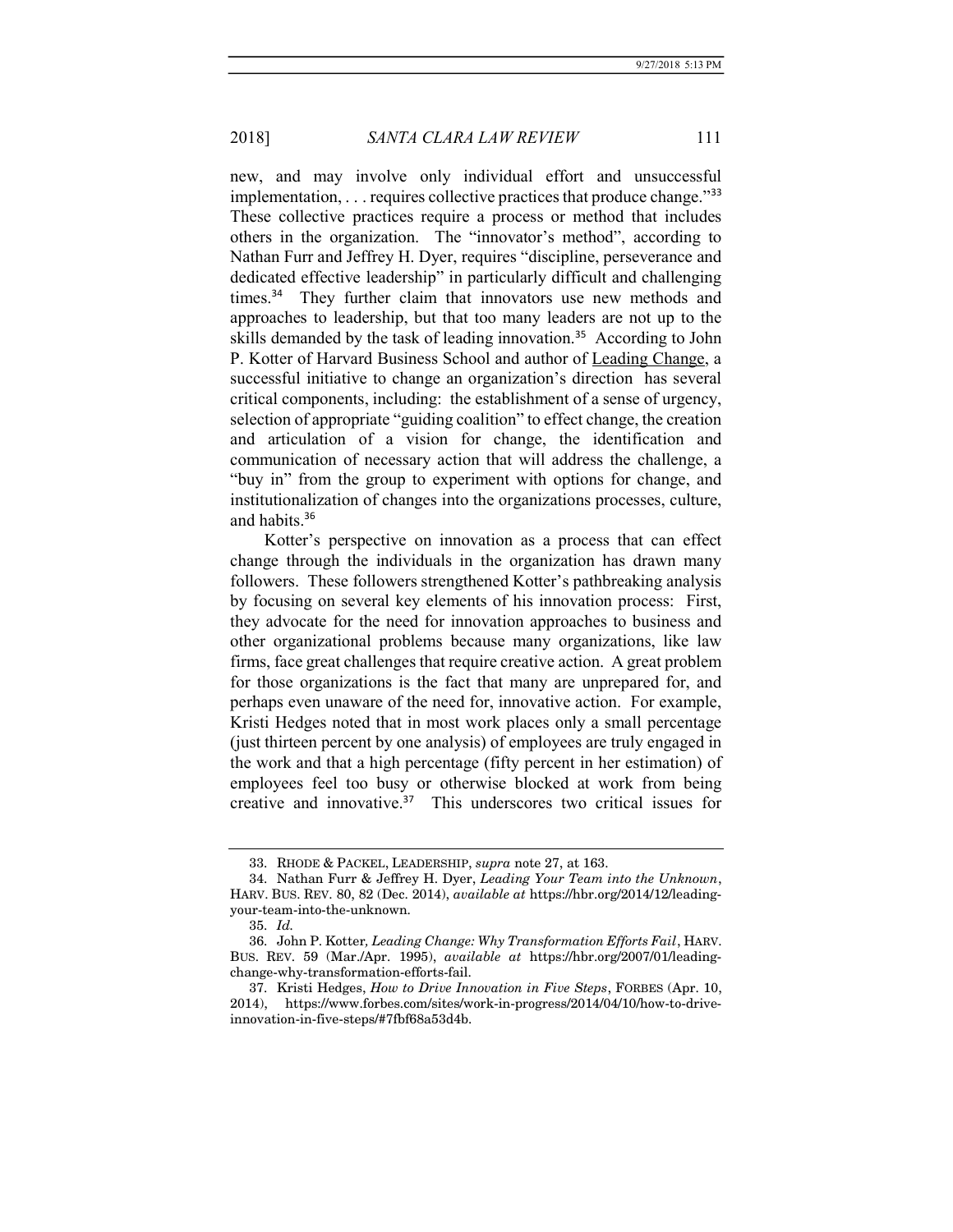organizations facing the need for great change: there needs to be perceived urgency for change to happen to spur creation of innovation and the urgency needs to be so significant that leaders compel the creation of an innovation methodology that will get results.

Second, commentators argue that innovative thinking within the organization is different than traditional business thinking, including strategic or long-range planning. David Horth and Dan Buchner argued that innovation thinking is different than traditional business thinking but that innovation thinking is often additional to traditional business thinking in most organizations.<sup>38</sup> They contend that traditional business thinking is logical, requires proof, looks for precedent, is binary ("there is right and wrong"), is uncomfortable with ambiguity, and wants results.<sup>39</sup> There is nothing wrong with this thinking in the organization, but it is incomplete or inadequate for many situations requiring more transformative action. In contrast, innovative thinking is intuitive, asks "what if?" unconstrained by the past, holds multiple possibilities, relishes ambiguity, and seeks meaning.<sup>40</sup> Clearly, each of these different approaches to problem-solving has its place in the modern organization that is ambitious about its future. However, the authors point out the challenge presented to individuals leading innovation, which is quite different than leading traditional strategic planning for the organization.<sup>41</sup> Innovative leadership requires an agility and quickness that is often not prized in traditional planning and business decision making.<sup>42</sup> Furthermore, leadership for innovation means that leaders must learn how to create an organizational climate where others can apply innovative thinking to solve problems or address contemporary challenges to the organization.<sup>43</sup>

Third, innovation leadership requires expertise, commitment, and direction by the leader. Innovation and critical change do not happen by themselves, but rather, leadership is needed to drive the organization through innovation analysis, exploration of ideas for change (ideation), and embrace of the needed change. Horth and Buchner report that studies have shown that a twenty to sixty-seven percent variance on measures of climate for creativity in organizations is directly attributable

 <sup>38.</sup> David Horth & Dan Buchner, Innovative Leadership: How to Use Innovation to Lead Effectively, Work Collaboratively, and Drive Results, CENTER FOR CREATIVE LEADERSHIP 6-7 (2014), https://www.ccl.org/wp-FOR CREATIVE LEADERSHIP 6-7 (2014), https://www.ccl.org/wpcontent/uploads/2015/04/InnovationLeadership.pdf.

 <sup>39.</sup> Id. at 7.

<sup>40</sup>. Id.

 <sup>41.</sup> Id. at 6-10.

 <sup>42.</sup> Id. at 5.

 <sup>43.</sup> Id.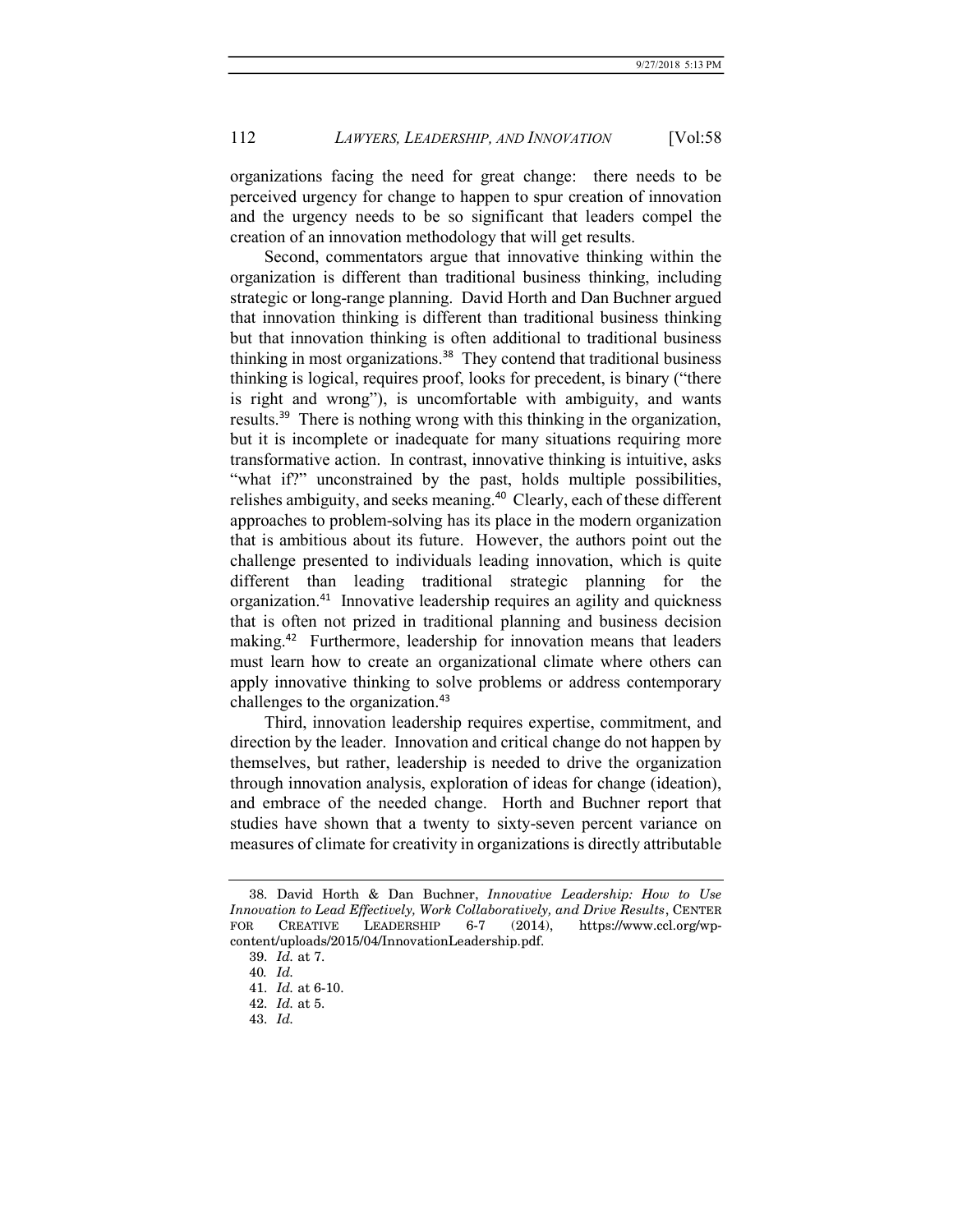to leadership behavior.<sup>44</sup> Therefore, leadership matters in driving innovation through and by the organization. Furthermore, leaders' decisions have significant effects on the employees' perception that the organization cares about overcoming challenges and making vitally important changes.

Fourth, innovation occurs through a team effort that is collaborative, engaged, and disciplined. Innovation leaders often create groups to process possible innovative changes and this requires the creation of a climate within the organization that values and pursues innovation and change.<sup>45</sup> Glenn Llopis argues that innovation processes need participants who are explorers and flexible thinkers, comfortable with ambiguity, or open to new ideas or ways of doing things.<sup>46</sup> However, leaders have the responsibility of harnessing those participants' talents and resources while building trust among the participants, fostering collaboration and discovery, insisting on open communication, and a commitment to pursue possibilities until they gets results.<sup>47</sup>

Fifth, successful innovation needs an environment that fosters and permits experimentation and, in some instances, failure. Finally, a successful innovation process requires assessment and evaluation. Gary Hamel and Nancy Tennant argue that companies or organizations that need to innovate must invest in both the employees' abilities to innovate and the tools and processes needed to innovate.<sup>48</sup> The process, to be effective, must involve comprehensive innovation metrics (such as dashboards) and involve an openness to exploration and experimentation.<sup>49</sup> And, Greg Satell adds that the process needs to be driven by a diversity of different perspectives that focuses on the need for change and the use of teams to design and effect the change.<sup>50</sup>

Applying Kotter's thinking about innovation and change leadership, we know that innovation is a group process initiated by effective leaders and that it does not happen by itself, but rather, must be initiated and guided. We also know that innovation processes sometimes

 <sup>44.</sup> Horth & Buchner, supra note 38, at 13.

 <sup>45.</sup> Id. at 15.

 <sup>46.</sup> Glenn Llopis, 5 Ways Leaders Enable Innovation, FORBES (Apr. 7, 2014), https://www.forbes.com/sites/glennllopis/2014/04/07/5-ways-leaders-enableinnovation-in-their-teams/#52e5ea948c4c.

 <sup>47.</sup> Id.

 <sup>48.</sup> Gary Hamel & Nancy Tennant, The 5 Requirements of a Truly Innovative Company, HARV. BUS. REV. (Apr. 27, 2015), https://hbr.org/2015/04/the-5 requirements-of-a-truly-innovative-company.

 <sup>49.</sup> Id.

 <sup>50.</sup> Greg Satell, 4 Ways to Build an Innovation Team, HARV. BUS. REV. (Feb. 13, 2018), https://hbr.org/2018/02/4-ways-to-build-an-innovative-team.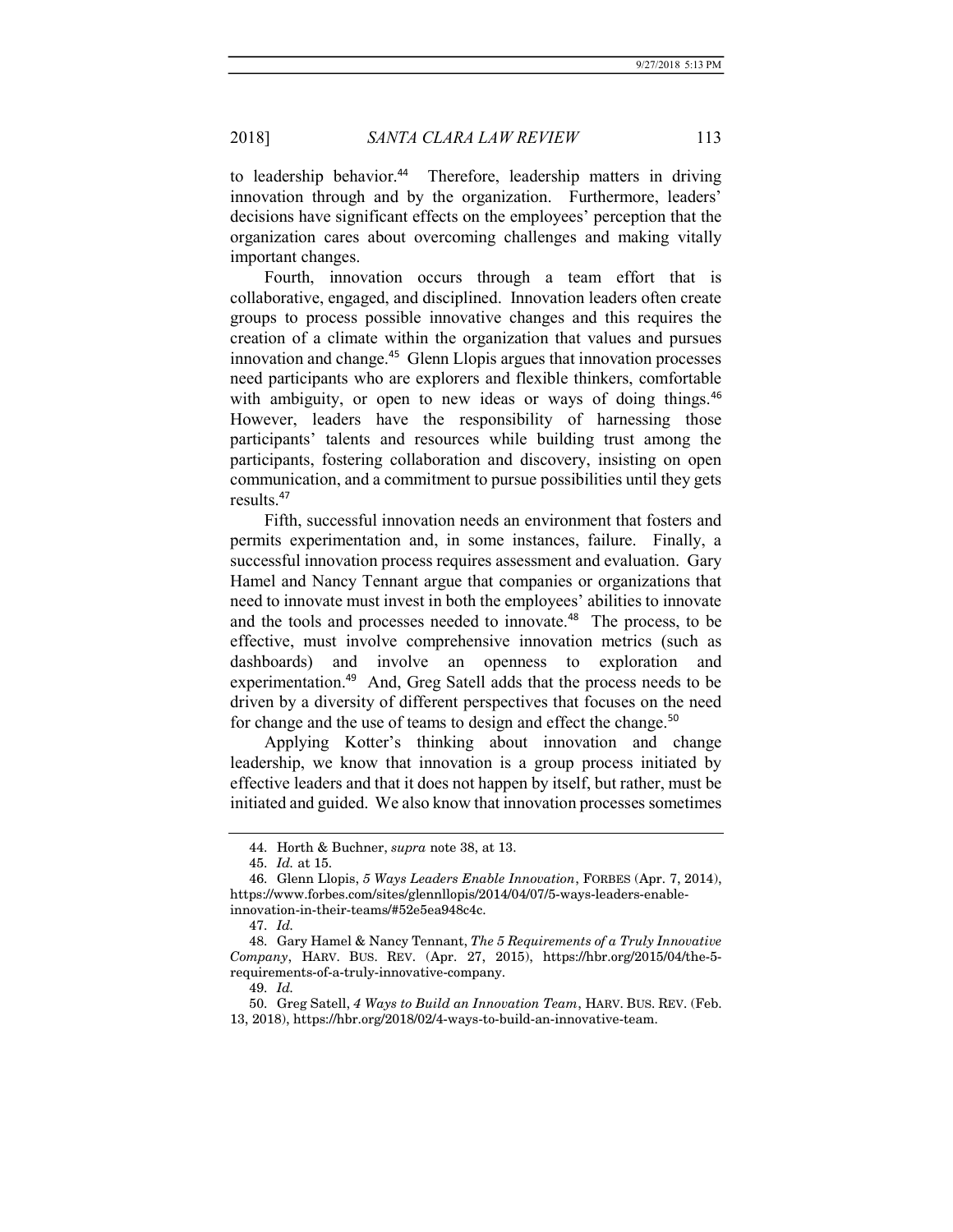result in failures, often leading to further experimentation and adaptation, and hopefully, an approach that addresses the challenges facing the group. Finally, we know that innovation process results need critical assessment and monitoring to ensure that they result in what the organization needs. There seems to be a fair degree of unity on the critical steps for the process of organizational innovation among the experts in the field. However, the process of innovation is fraught with challenges and difficulties.

# B. Constraints on and Challenges to Innovation Thinking in **Organizations**

There are obvious strengths to a leader's decision to create a process to address challenges through a new vision and plan for action, but there are considerable difficulties with innovation approaches in many organizations. Stefan Thomke and Jim Manzi addressed one such problem: the leader's zeal for quick change (especially if the challenge is, for the organization, an existential one) when the leader is operating "in a world where they lack sufficient data to inform their decisions."<sup>51</sup> They point out that "ideas that are truly innovative—that is, those that can reshape industries—typically go against the grain of executive experience and conventional wisdom."<sup>52</sup> The greater the disruptive nature of the problem or challenge, the greater the inclination of the leader to push for quick change—and this zeal for action may not be the right type of change.

A related problem within the organization that needs significant change through innovation is to move complacent firm members (usually partners) to realize the significant problems that the firm is facing, and to implement some meaningful and ultimately successful change process. Law firms, especially large, national ones, are inherently conservative and tend to adhere to "business as usual." In large part that is due to the high profits per partner in those firms in recent years, ranging from \$3 million to \$5.3 million per partner among the fifteen most profitable American law firms.<sup>53</sup> There is inherent pressure to pay the profits out to partners rather than invest in necessary law firm innovation. The law practice commentator Richard Susskind has said

 <sup>51.</sup> Stefan Thomke & Jim Manzi, The Disciple of Business Experimentation, HARV. BUS. REV. 70, 71-72 (Dec. 2014), available at https://hbr.org/2014/12/thediscipline-of-business-experimentation.

<sup>52</sup>. Id.

 <sup>53.</sup> Global 100 Rankings, THE AMERICAN LAWYER 34, 38 (Oct. 2017) (per partner profits for largest international law firm; all but one in top 15 firms are U.S. based firms).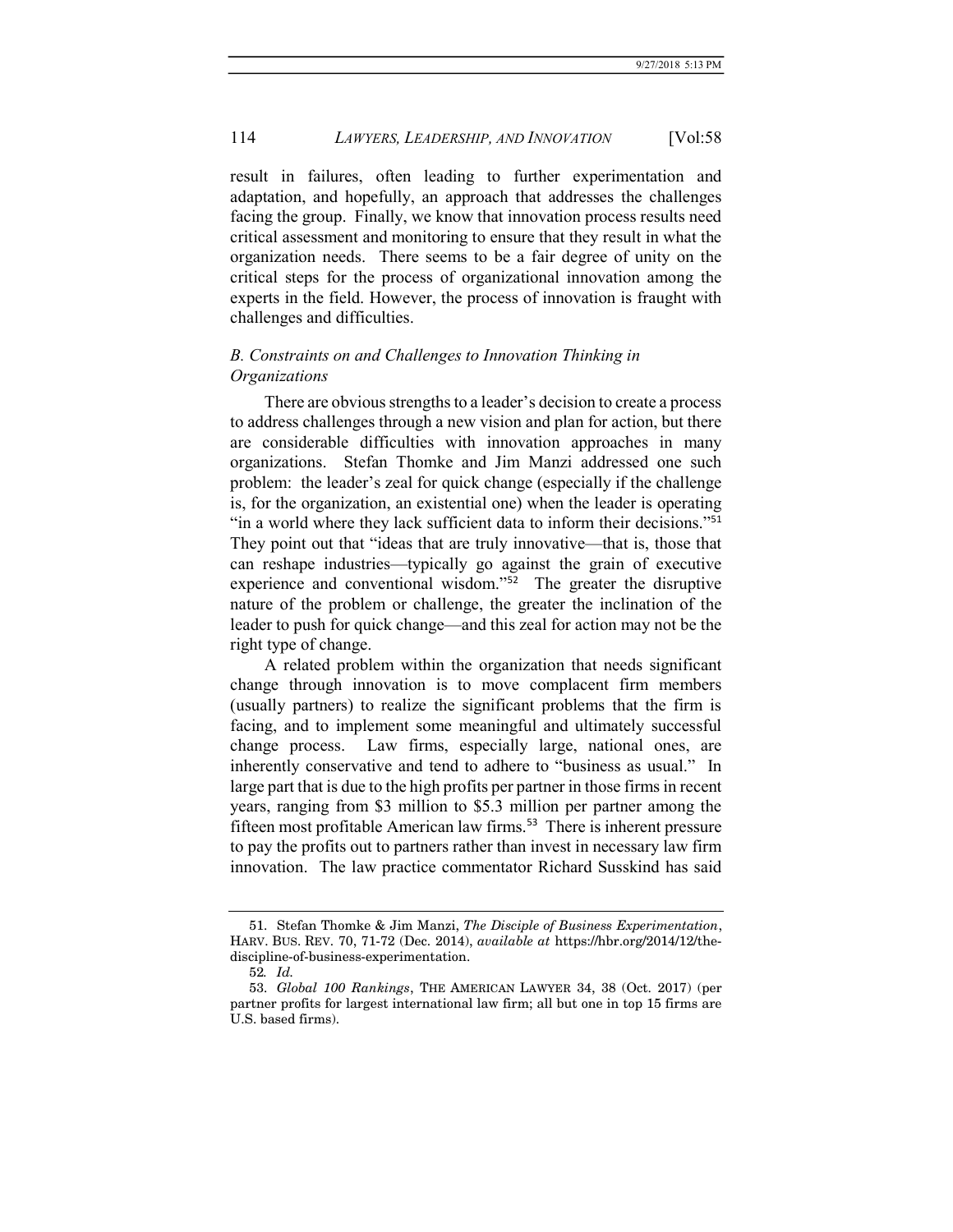that "It is hard to convince a room full of millionaires that they've got their business model wrong."<sup>54</sup> But it often is wrong.

A second problem with leading innovation and change concerns an integral part of the change process, namely the dynamics of the work group in charge of designing and implementing the necessary change. Sharing important research that builds on the path-breaking work of Daniel Kahneman and Amos Tversky, Cass Sunstein and Reid Hastie described some dangers to the group decision-making processes.<sup>55</sup> They described the errors that groups are likely to make without strong leadership and direction:

- Groups tend to *amplify* the errors of their members and not merely correct them;
- Group members tend to follow the statements and actions of those who spoke or acted first (or before them), with a cascade effect;
- Often group members can become polarized and take up positions more extreme than those they held before deliberations;
- Group members can become focused on *what everybody* already knows and therefore fail to assess and evaluate critical insights and information held by a few.<sup>56</sup>

A third problem with group innovation processes is getting the message of responsive change to the intended audience—clients and consumers of the firms' legal services—and getting them to embrace it and act on it. In other words, sometimes the parts of the market or industry that have indicated a need for change do not pick up on important clues or messages regarding the occurrence of innovation or the addressing of group concerns. For example, many clients of legal services providers have complained that the law firms who they employ are behind on the technology that the clients need the firms to embrace.<sup>57</sup> Yet, law firms that are building modern technological responses to the problems (communication, data management, lower cost technology solutions to repetitive lawyer tasks, for example) must convince the clients that they are instituting needed technology upgrades. If not, then

 <sup>54.</sup> Paul Lippe, Richard Susskind Q&A: 'The Competition That Kills You…May Not Look Like You, A.B.A. (Jan. 28, 2016), http://www.abajournal.com/legalrebels/article/richard\_susskind\_qa.

 <sup>55.</sup> Cass R. Sunstein & Reid Hastie, Making Dumb Groups Smarter: The New Science of Group Decision Making, HARV. BUS. REV. 90-92 (Dec. 2014), available at https://hbr.org/2014/12/making-dumb-groups-smarter.

 <sup>56.</sup> Id.

<sup>57</sup>. 2018 Firms in Transition Report, supra note 19 at iii; Times Are Achangin, supra note 18, at 27-28.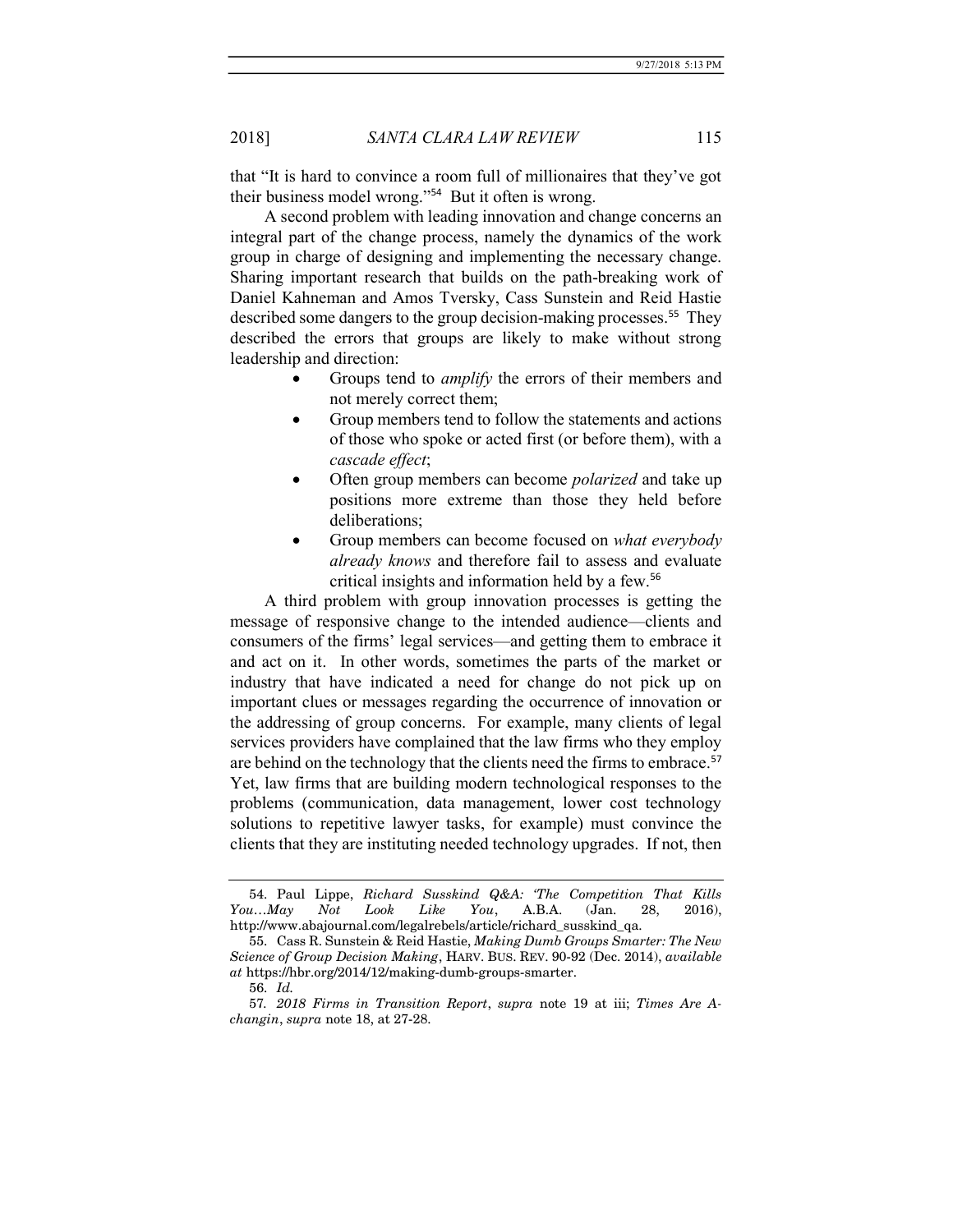the clients will not reward the value of innovative efforts by law firms.

It is necessary for leaders of the innovation process groups to move the group beyond the predictable errors associated with managing change, especially in a highly disruptive business environment, and keep the group's focus clearly on the problems that demand innovation and change by the organization.<sup>58</sup> The law firms that find and follow change leadership are more likely to survive in the "new normal" of international, technology driven law practice, and the firms with excellent innovation leadership will thrive.

### C. Law Firms, Legal Departments and Innovation

Previously, the Article identified some of the drivers of innovation in law organizations. This section describes some of the current areas where law firms are engaging in creative and innovative measures to address problems; both incremental changes and highly disruptive changes to the markets for legal services and for legal talent. It continues the examination of challenges and difficulties that law organizations are facing today.

### 1. The Challenges and the Need for Change

The business of law, in particular law firms and law office organizations, has been especially hard hit with significant challenges and pressures since the Great Recession. Since 2009, there have been some modest areas of recovery in some key indicators of law firm success and sustainability, but the legal profession is still experiencing great difficulties and there are some undercurrents in the recovery that suggest that there are more significant and damaging trends ahead.

Altman Weil, Inc., a leading consulting firm for the legal business, has prepared annual reports on the climate and condition of the legal profession over the past decade.<sup>59</sup> The reports are based on survey responses of more than half of U.S. law firms of fifty or more lawyers. The most recent report, entitled "2018 Law Firms in Transition", surveys the market for legal services and the legal profession, and describes several areas of positive recovery by firms. However, it goes on to state that the threats to the legal profession in 2018 are subtler and menacing than those presented by the economic recession beginning in 2007-08.<sup>60</sup> In 2009, the legal profession was hit with the effects of the Recession:

 <sup>58.</sup> Fisher, supra note 30.

<sup>59</sup>. See 2018 Firms in Transition Report, supra note 19, at I; see also, www.altmanweil.com (containing the Firms in Transition Reports for past ten years).

<sup>60</sup>. 2018 Firms in Transition Report, supra note 19, at ii.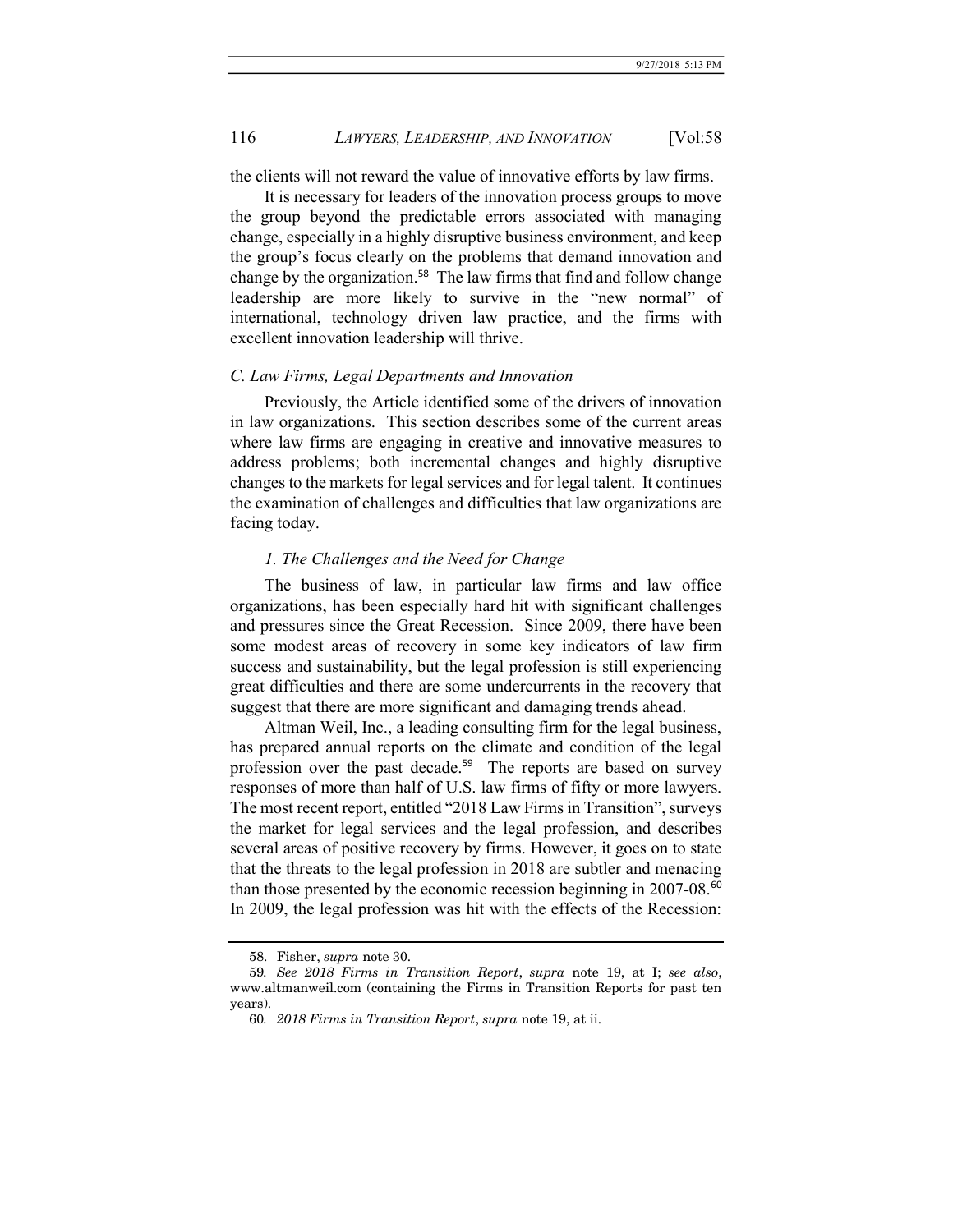clients were pulling back on large amounts of legal work, canceling projects, and complaining about inefficiencies of law firms. This trend was followed by significant lay-offs in law firms as they jettisoned young talent to try to salvage their profitability. According to the 2018 Law Firms in Transition Report, the threats to firms include almost two decades of increased commodification and commercialization of legal services, the sweeping changes in technology and communications, insufficient attention to effective management of their talent (both new associates and unproductive partners), and other highly disruptive forces in the legal services area. $61$  Disruption in these areas of essential law firm operations has segmented law firms even more in terms of revenues, profitability, and talent acquisition and retention.

The Firms in Transition Report identifies with some precision several threats to the law practice status quo in the United States:

- Law firm clients are reporting that they want greater cost efficiencies by law firms and great value in the delivery of legal services;
- There is a host of alternative service providers (many of whom are not traditional law firms) that present new, lower-priced competitive services to clients;
- Greater globalization of legal services has permitted competition by foreign firms for clients of purely domestic U.S. law firms;
- There is a glut in the number of lawyers in the U.S. creating an oversupply of legal services providers, but
- Many lawyers in U.S. law firms are at a stage of their careers where they are considered to be "coasting into retirement" so their incentives to learn to apply new technologies and communication instruments (e.g., social media, blogs) are lessened;
- Overall demand for legal services (measured by billable hours) has decreased in the aggregate since the recession and it continues to spiral downward.<sup>62</sup>

The Firms in Transition Report depicts an industry in turmoil, facing disruptive influences from several different directions and creating significant challenges for most U.S. law firms, corporate legal departments, and non-profit legal services offices. These challenges are exacerbated by a vast array of smart technology developments that are pervasive and changing clients' expectations about how their lawyers

 <sup>61.</sup> Id. at ii, vi.

 <sup>62.</sup> Id. at iii-vi.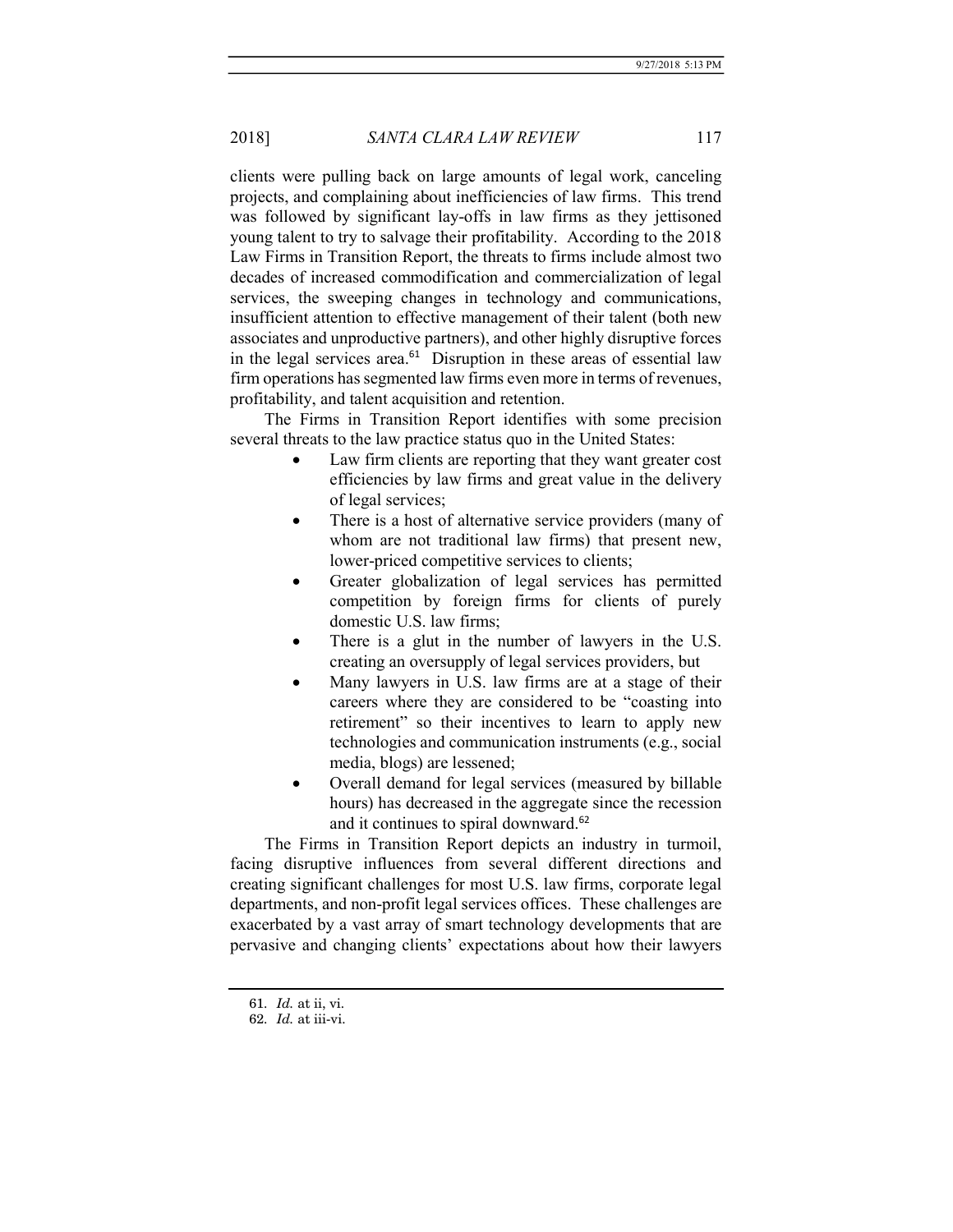work. How are law firms and organizations responding?

The Report's principal theme for 2018 is the need for innovation and change among law firms and it emphasizes the need for change and aggressive, smart innovation. They report that seventy percent of the responding lawyers believe that the pace of significant change affecting law practice will increase in the future, yet they report that only thirtyeight percent of the firms are actively engaged in experiments to test innovative ideas and methods. $63$  Further, it reports that in sixty-nine percent of law firms, partners resist most change efforts.<sup>64</sup> According to the Transition Report, the slight improvements in the legal industry in the past few years has created a "false sense of security" which has caused many firms to forego or curtail truly innovative approaches to the problems they face.<sup>65</sup> The Report states that "[m]ost law firms continue to plan for short-term, incremental improvements in performance, while deferring or slow-walking more forward-looking actions to address long-term, systemic threats."<sup>66</sup> Continuing, the Report states that "[F]ew firms have taken full advantage of the disruption as an opportunity and run with it to distinguish themselves from competitors."<sup>67</sup>

The Report summarizes the need for innovation by firms to evolve to a sustainable, long-term looking form:

Such a business model will incorporate effective allocation of key human and technology resources and flexible, scalable operational processes that deliver both profitability and potent client value. Although most firms acquiesce to client demands, those firms that anticipate demands and bring innovation to their clients will be highly sustainable.<sup>68</sup>

The Report stresses the importance of innovation, which they acknowledge can be confusing and misunderstood by industry participants.<sup>69</sup> However, simply put, for law firms in a challenging and quickly evolving business environment, pursuing innovation is simply finding ways to do things that are valued by clients better and to have ready application in the market place, but many have failed to do so.

The recent history of law firms that have failed to innovate or, in some instances, have attempted to innovate but without a clear and

 <sup>63.</sup> Id. at v.

 <sup>64.</sup> Id. at ii.

 <sup>65.</sup> Id.

 <sup>66.</sup> Id.

 <sup>67.</sup> 2018 Firms in Transition Report, supra note 19, at ii.

 <sup>68.</sup> Id. at v.

 <sup>69.</sup> Id. at vi.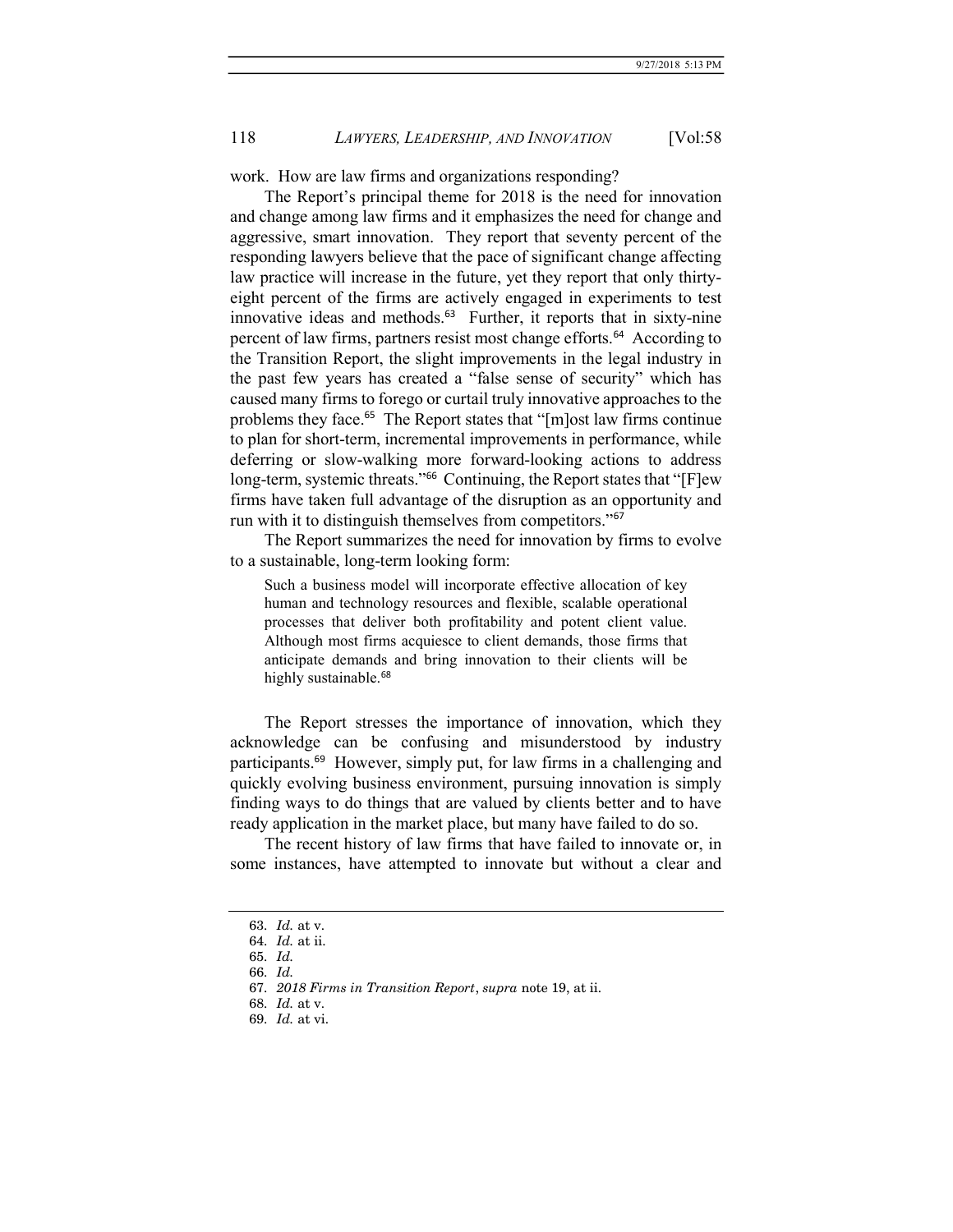thoughtful purpose and strategy is alarming to any observer of industries or businesses. Recent history of major law firm failures is riddled with firms that failed with considerable consternation and noise, and no longer exist. These include big name, national firms like: Findley Kumble<sup>70</sup>, Brobeck, Phleger & Harrison<sup>71</sup>, Coudert Brothers<sup>72</sup>, Heller Ehrman<sup>73</sup>, Thelen<sup>74</sup>, and of course, the infamous dissolution of Dewey LeBoeuf.<sup>75</sup> This is a veritable gravesite of firms that misread the evidence of significant disruption and change in the legal profession or attempted to achieve other goals that led to their demise.<sup>76</sup>

The clear message from reports on the current situation from Altman Weil and others is that firms need to innovate, but only after a thoughtful and strategic process; in other words, innovation with a clear purpose. Prompt, thoughtful action is needed to address the demands of law firm clients:

> Clients want greater cost effectiveness and value—and they are in a position to insist. This is not new, but the recession accelerated the demand for greater efficiency and lower overall costs. Clients are clamoring for more cost-effective legal services and technology-driven process improvements.<sup>77</sup>

 According to the Report, law firms should act with urgency on each of the following: focus on external challenges (like clients and markets)

 75. Wikipedia, Dewey & LeBoeuf, https://en.wikipedia.org/wiki/Dewey\_%26\_LeBoeuf (as of Aug. 31, 2018).

 <sup>70.</sup> Wikipedia, Finley, Kumble, Wagner, Underberg, Manley, Myerson & Casey,

https://en.wikipedia.org/wiki/Finley,\_Kumble,\_Wagner,\_Underberg,\_Manley,\_M yerson\_%26\_Casey (as of Aug. 31, 2018).

 <sup>71.</sup> Wikipedia, Brobeck, Phleger, & Harrison, https://en.wikipedia.org/wiki/Brobeck,\_Phleger\_%26\_Harrison.

 <sup>72.</sup> Wikipedia, Coudert Brothers, https://en.wikipedia.org/wiki/Coudert\_Brothers (as of Aug. 31, 2018).

 <sup>73.</sup> Wikipedia, Heller Ehrman, https://en.wikipedia.org/wiki/Heller\_Ehrman (as of Aug. 31, 2018).

 <sup>74.</sup> Wikipedia, Thelen LLP, https://en.wikipedia.org/wiki/Thelen\_LLP (as of Aug. 31, 2018).

 <sup>76.</sup> It is worth observing that some of these notable law firm failures were attributable to miscalculations in how best to implement change, or due to other decisions made by the firm's leadership. But without question many of these recent law firm failures are attributable to insufficient leadership, risky real estate ventures, too much reliance on revenues from a small number of clients, and failure to recognize the need for significant change in the firm's operations. See Erin Fuchs, The Eight Most Crushing Law Firm Implosions in the Nation's History, BUSINESS INSIDER (June 24, 2012), http://www.businessinsider.com/theeight-most-spectacular-law-firm-collapses-in-history-2012-6.

<sup>77</sup>. 2018 Firms in Transition Report, supra note 19, at iii.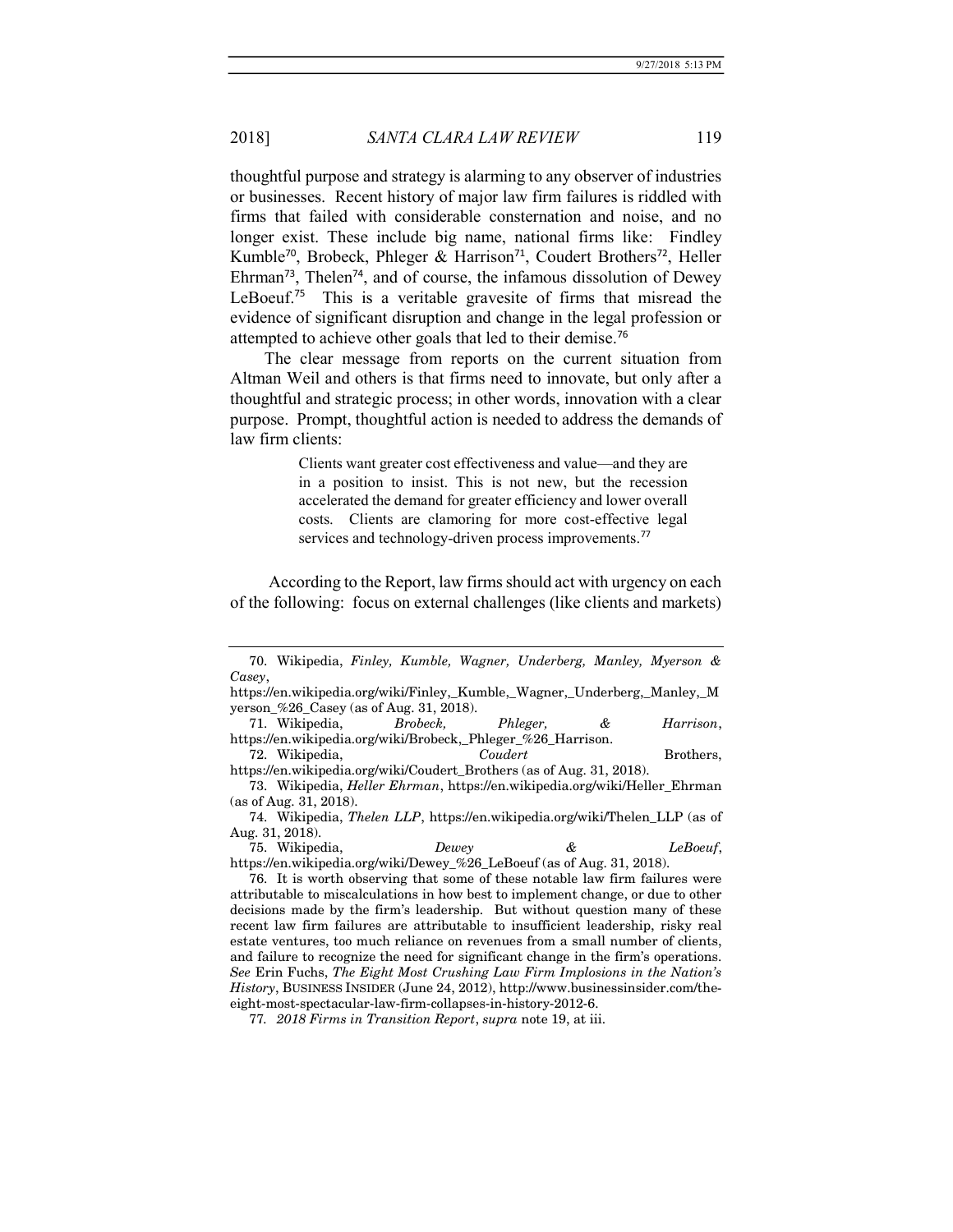and incorporate innovation into all strategic plans, actively manage the firm's greatest asset—human capital—by supporting new talent and weeding out unproductive talent, pursue real differentiation in the firm's market space, and "pick up the pace" as there is a crisis in law practice happening.<sup>78</sup>

## 2. Law Firm Responses—Creative and Innovative, but Not Widespread

Faced with a rapidly changing environment for the business and practice of law, how

Have firms responded? How have they marshalled their talent, resources, and firm leadership to respond to the challenges of the times? Or have they "stayed the course" hoping that the chaotic environment would return to a prior time? Clearly, law firms and law organizations have options as they face these significant and systemic challenges. David Susskind wrote that there are three basic options for law firms facing this array of challenges and disruptions in the market for legal services:

> First, there is the option to lead, i.e., to pioneer and play the role of the first mover along the path, with all the benefits and potential risks that this entails. The second option is to invest enough to be ready to respond, poised to drive rightwards in the event that a competitor does so or a new entrant jumps in at a later step. The third option is to resist any move to the right (towards commoditization). In the medium to long term, this third option, it seems to me, is commercially suicidal.<sup>79</sup>

As the Firms in Transition Report demonstrates, law firms have had an array of responses to the difficult times, from denial and refusal to engage the challenges they face to thoughtful and aggressive engagement with their business environment and the changes in the profession.<sup>80</sup> However, the Report concludes that while some firms seemed to be responding in a thoughtful, decisive manner, they were in a decided minority of law firms nationally; the majority of firms seemed unresponsive or, worse, indifferent to the challenges they were experiencing.<sup>81</sup> This part of the Article will review and briefly discuss

 <sup>78.</sup> Id. at v-viii.

 <sup>79.</sup> Richard Susskind, From Bespoke to Commodity, LEGAL TECH. J. 21 (2006), available at www.legaltechnologyjournal.co.uk/content/view/21.

 <sup>80.</sup> See 2018 Firms in Transition Report, supra note 19, at v.

 <sup>81.</sup> See id. at x.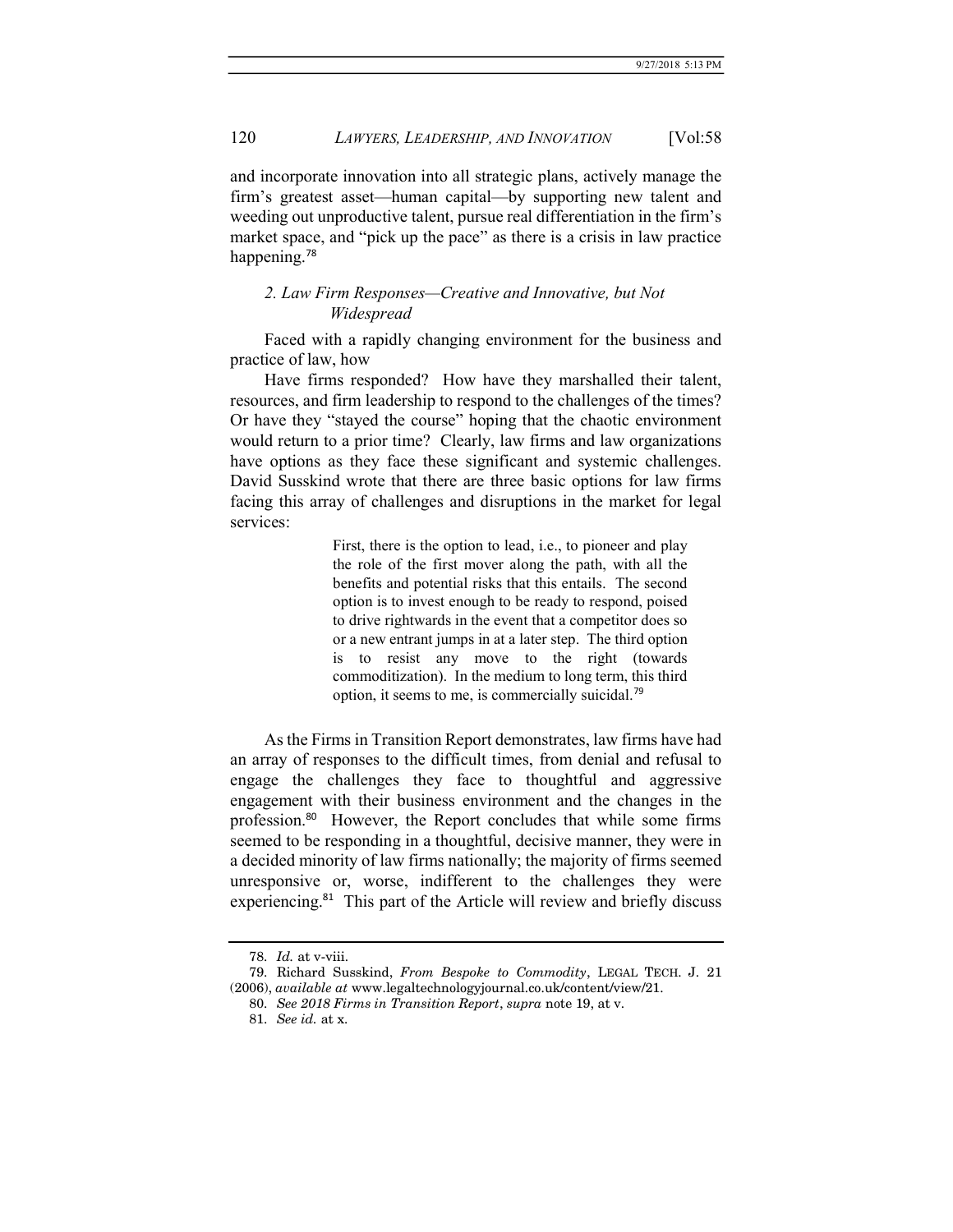some of the law firm initiatives that suggest a commitment to engage in the challenges facing the legal profession that reflects innovation and creativity.

As the preceding analysis suggests in other markets, innovation and change management in law firms and legal offices requires several key attitudes and goals within those organizations. Commentators have argued that law firms and organizations that are truly innovators in their fields consistently do the following: (1) foster a firm-wide culture of innovation through engaging the organization's talent, (2) invest in new technologies and collaborate with experts in client development trends, and (3) collaborate with clients on what the clients are demanding in terms of the interface between their legal providers and in house departments.<sup>82</sup>

It appears that the more important innovations by leading American law firms facing significant challenges occur in these three key areas because they are the most significant set of issues for clients. Clients generally expect their law firms to make strategic and long-term investments in operational excellence so they can deliver high-quality services. They also expect law firms to understand their own business operations inside and out and to be continuously improving upon them. And, clients expect law firms to provide high value services and advice and services based on specific experience in their industry, their geography, or their expertise. Therefore, it is useful to look to current innovations among leading law firms in the key areas of talent acquisition and development, technology and communication, and adding cost-efficient but cutting-edge value to clients.

### a. Talent Acquisition and Development.

Acquiring and managing law firm talent is one of the firm's greatest costs. One estimate is that twenty-five to thirty percent of a national firm's gross revenue goes to the non-equity (and staff) talent acquisition and management.<sup>83</sup> The most obvious costs are salary and benefits for new associates and support staff, but there are many other financial and other costs associated with acquiring and keeping the right people in the organization, including staff support, technology support, professional

 <sup>82.</sup> See Libby Hakim, 4 Things Innovative Law Firms Do Differently, THOMSON REUTERS (Apr. 18, 2017), http://insight.thomsonreuters.com.au/posts/innovative-law-firms, on how Australian law firms and departments are engaged in aggressive and continual innovation.

 <sup>83.</sup> Jeff Haden, How to Evaluate Law Firm Financials, INC (Jan. 22, 2014), https://www.inc.com/jeff-haden/how-to-evaluate-law-firm-financials-wed.html.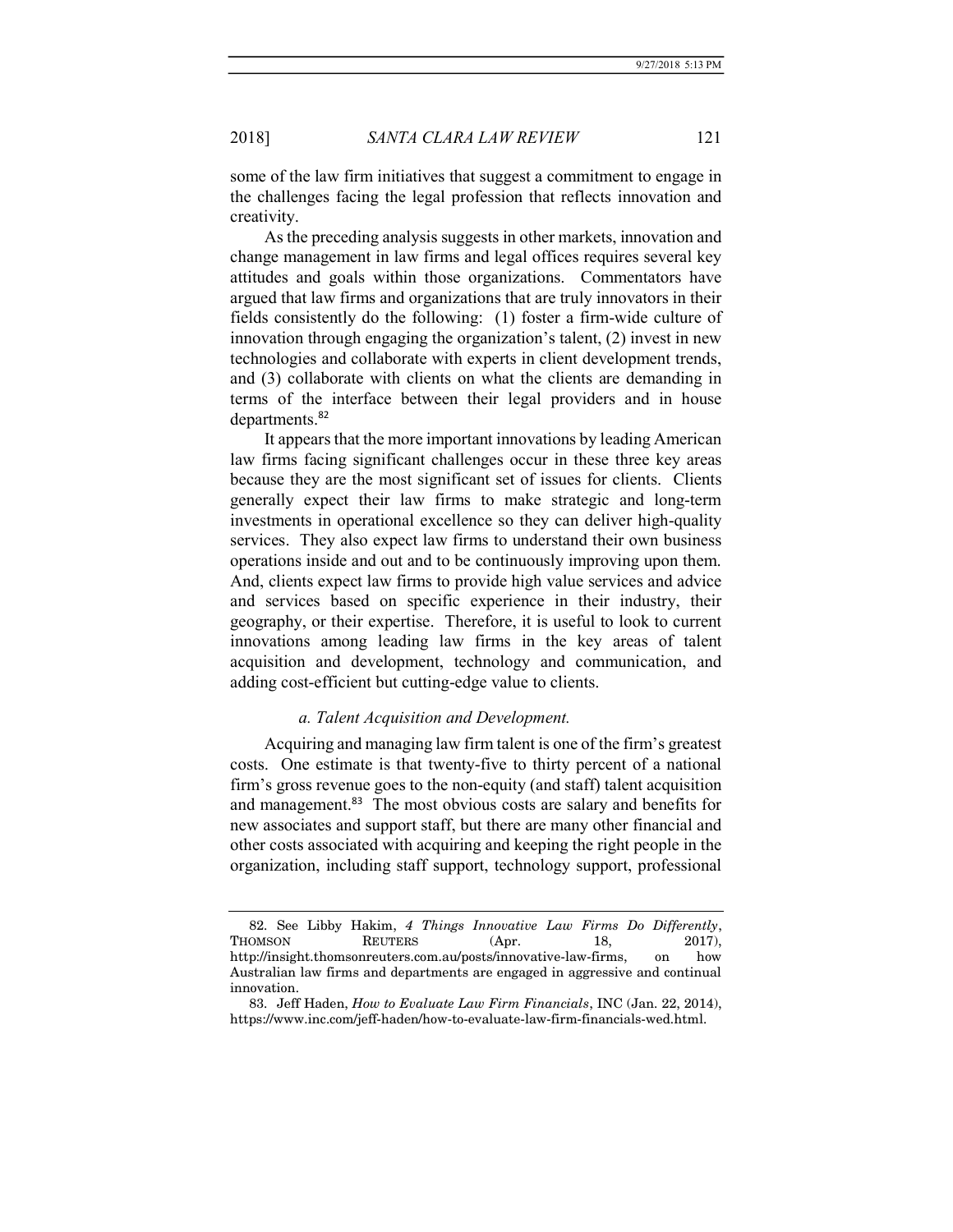development, and others.

A great deal of national attention is paid to the "Big Law" associate starting salary "tournament", with one (or a few firms) serving as stalking horses to initiate rounds of salary increases for the "right out of law school" cohort. Indeed, recently, the "big law" group of firms saw Milbank Tweed announce it was moving to a starting salary of \$190,000 for new associates just out of law school.<sup>84</sup> Other firms have followed the Milbank announcement and many others are considering whether or not to follow. It is widely-acknowledged that new associates' work and ability to contribute to the firm cannot justify such a high starting salary, but this has been the way that Big Law has preceded for many years.<sup>85</sup> It is especially noteworthy that the last round of salary escalations occurred before the Recession when many law firms moved to \$160,000.86 A current jump of \$30,000 in base salary for just out-oflaw-school new lawyers has raised concerns by clients as well as other firms, and, some national firms have justifiably refused to meet the new salary jumps citing concerns for clients' legal services budgets.<sup>87</sup>

But the important areas of talent management are firms' professional development plans and their performance review systems. Ideally the two—professional development and performance review are linked in a transparent and understandable way for young lawyers. I have written elsewhere about how many of the larger firms are building performance expectations around key competencies that they expect their associates to acquire and master on the path to partner status or other levels of job security, professional success, and compensation.<sup>88</sup> And, innovative firms are finding ways to invest in associates—very high levels of talent on a national market—by investing in them in ways

 <sup>84.</sup> MP McQueen, Your Law Firm is Paying You \$190K Right Out of Law School. Now What?, THE AMERICAN LAWYER (June 6, 2018), https://www.law.com/americanlawyer/2018/06/06/your-law-firm-is-paying-you-190k-right-out-of-law-school-now-what/.

 <sup>85.</sup> Ed Poll, What is An Associate Worth?- How to Identify Value and Grow the Earning Capabilities of Your Attorneys, LAWBIZ (July 1, 2013), https://www.lawbiz.com/article-what-is-an-associate-worth.php.

 <sup>86.</sup> Elizabeth Olson, Welcome to Your First Year as a Lawyer. Your Salary is \$160,000, NEW YORK TIMES (Apr. 16, 2015), https://www.nytimes.com/2015/04/17/business/dealbook/welcome-to-your-firstyear-as-a-lawyer-your-salary-is-160000-a-year.html.

 <sup>87.</sup> Id. See Nicholas Bruch, Associate Salary Increases: Don't Follow Milbank's Lead, LAW.COM (June 5, 2018), https://www.law.com/2018/06/05/associate-salary-increases-dont-followmilbanks-lead/ (arguing that firms should not follow Milbank's lead because "it makes no sense in today's legal market.").

 <sup>88.</sup> Leadership Matters, supra note 4, at 910-919.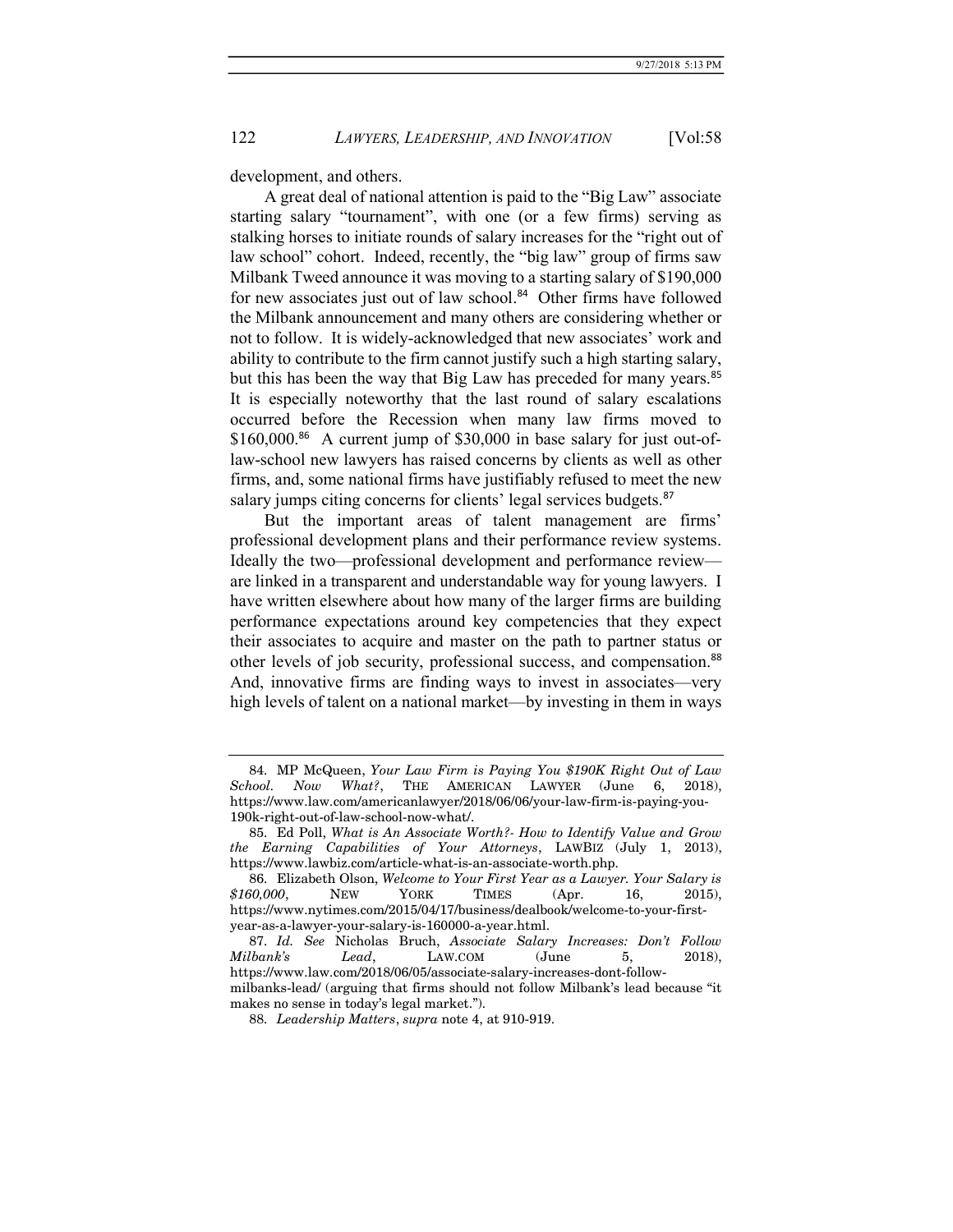other than big salaries.<sup>89</sup>

Recently, Hogan Lovells announced an innovative approach to providing performance feedback for young lawyers when it scrapped its annual review-based approach following a year and half internal process.<sup>90</sup> The firm acknowledged that the reason for the changes is that today's young lawyers who it hopes to recruit and to retain have different goals and expectations than the senior management had many years ago when the annual performance review process was designed. Other firms have attempted to entice new associates with meaningful work, such as pro bono representation of indigent and/or under-represented clients, developing formal and informal mentoring systems for associates, implementing methods of providing associates with greater autonomy while engaged in law firm work, and other creative methods of inspiring associates.<sup>91</sup>

Clearly, effective and sustained management of the firm's talent is one of the greatest predictors of a law organization's likely success in the current environment. Effective talent management includes both engaging and rewarding lawyers at the associate level and thoughtfully pruning partners who can no longer support the firm's needs and aspirations.

#### b. Technology and Communications.

Many law firms struggle to maintain a contemporary technology platform and client communication presence, as these areas have evolved dramatically and quickly in recent years. Law firm marketing (like many other areas of the economy) is increasingly online, as are the methods of clients and suppliers in locating and engaging the firms, reviewing their talent, and contracting for services. Without an aggressive online marketing approach, firms will lose business to other firms—both to traditional law firms and to other providers of legal services. The Firms in Transition Report found that more successful law firms were highly engaged in the process of developing their critical

<sup>89.</sup> Dan Packel, Law Firms Make a Push to Improve the Associate Experience, THE AMERICAN LAWYER (June 28, 2018), https://www.law.com/americanlawyer/2018/06/28/law-firms-make-a-push-toimprove-the-associate-experience/.

 <sup>90.</sup> Ryan Lovelace, Hogan Lovells Scraps 'Broker' Review System for Associates, THE AMERICAN LAWYER (Apr. 12, 2018), https://www.law.com/americanlawyer/2018/04/12/hogan-lovells-scraps-brokenreview-system-for-associates/.

 <sup>91.</sup> See LORI BERMAN, HEATHER BOCK & JULIET AIKEN, ACCELERATING LAWYER SUCCESS (2016).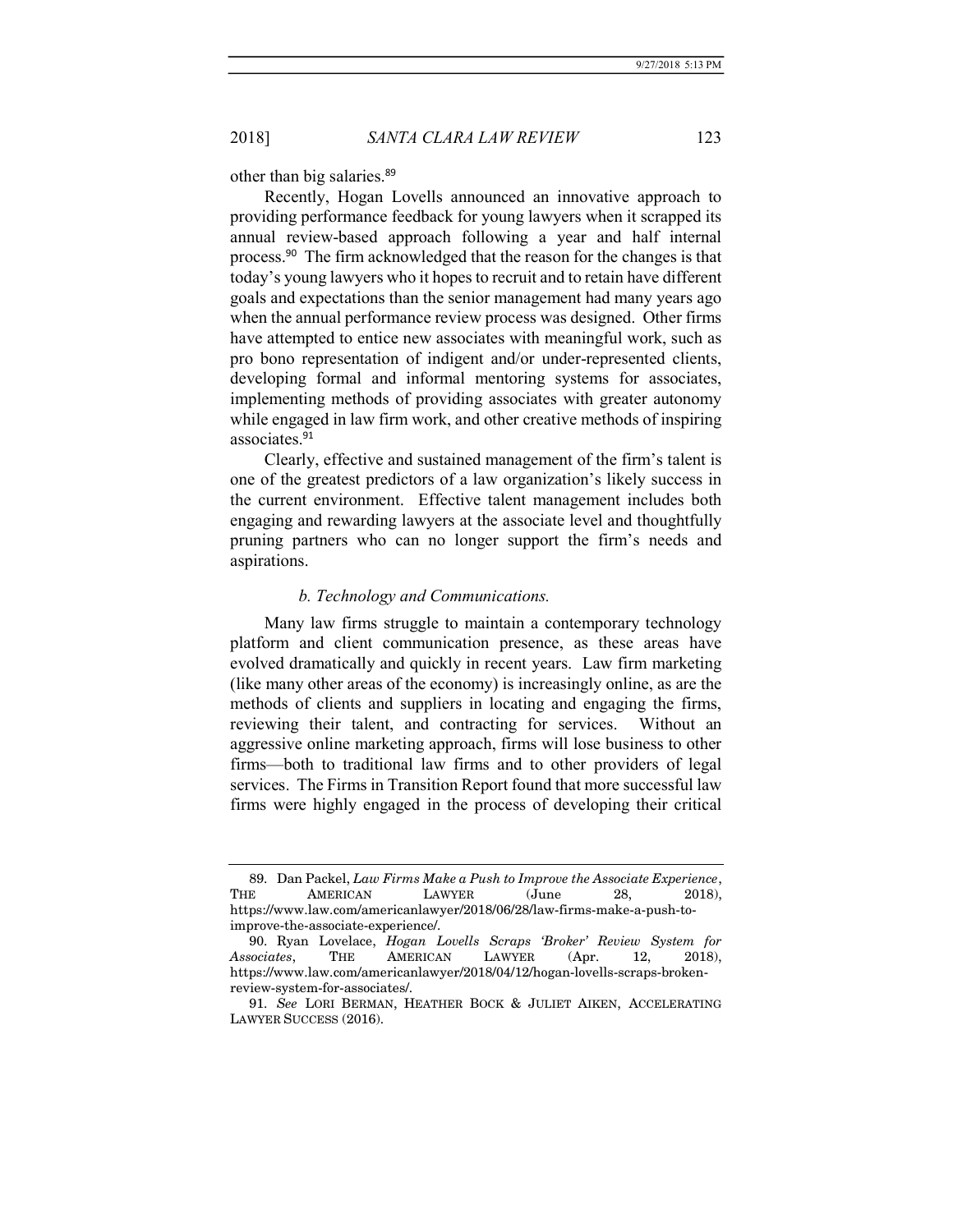technology capabilities.<sup>92</sup>

The development of legal services technology outside of law firms and corporate legal departments is brisk and competitive. Even a casual review of Stanford Law School's Legal Tech Index reveals more than 800 companies across the globe that develop and sell technology for legal markets.<sup>93</sup> The global providers of these technologies include areas such as practice management, document automation, legal research, legal education (from basic to advanced), e-discovery, compliance, analytics, and other technology-related support for legal practitioners.

Generational divides—between very "tech savvy" young attorneys and more senior, less "tech savvy" attorneys—create both chasms to bridges and great opportunities for law firms and law practice offices. The law firm Reed Smith recently addressed the firm's effort to enhance its technology capabilities in a creative manner. It began a project to introduce technology proficiency by tasking several summer associates with work on developing projects that use technology to improve legal services (in addition to other work that associates perform during summer appointments).<sup>94</sup> According to the firm, it wants "to start developing lawyers that are not only great lawyers, but also understand how technology can deliver services more efficiently and more collaboratively and can offer new solutions for clients."95 Building inhouse expertise for the next generation of technology capabilities for law firms and law offices is a wise investment of new lawyer's time and interests.

Orrick Herrington & Suttcliffe, LLP recently created a unit within the firm, called "Orrick Labs" to develop the capacity to do data analytics (such as studying the influence of blockchain technology) on how law will be practiced in the future and to turn lawyers ideas into greater efficiency for clients.<sup>96</sup> The Orrick Labs was initiated by the

 <sup>92.</sup> See 2018 Firms in Transition Report, supra note 19, at xiv.

 <sup>93.</sup> The Index provides a curated list of all known and reported legal technology companies broken down by the services and technologies they provide. See About Tech.law.stanford.edu, STAN. CENTER FOR LEGAL INFORMATICS, https://techindex.law.stanford.edu/about.

 <sup>94.</sup> Dan Packel, Reed Smith Launches Tech Program for Select Summer Associates, THE AMERICAN LAWYER (Apr. 19, 2018), https://www.law.com/americanlawyer/2018/04/19/reed-smith-launches-techprogram-for-select-summer-associates/.

 <sup>95.</sup> Id. According to the firm's Chief Technology Officer, the students, who have backgrounds in computer science, will work on several technology initiatives in the firm such as applying blockchain to real estate transactions and improving artificial intelligence for document review.

 <sup>96.</sup> Gabe Friedman, Law Firm Creates Internal 'Skunkworks' to Develop Tech, BIG LAW BUSINESS (Nov. 14, 2017), https://biglawbusiness.com/law-firmcreates-internal-skunkworks-to-develop-tech/.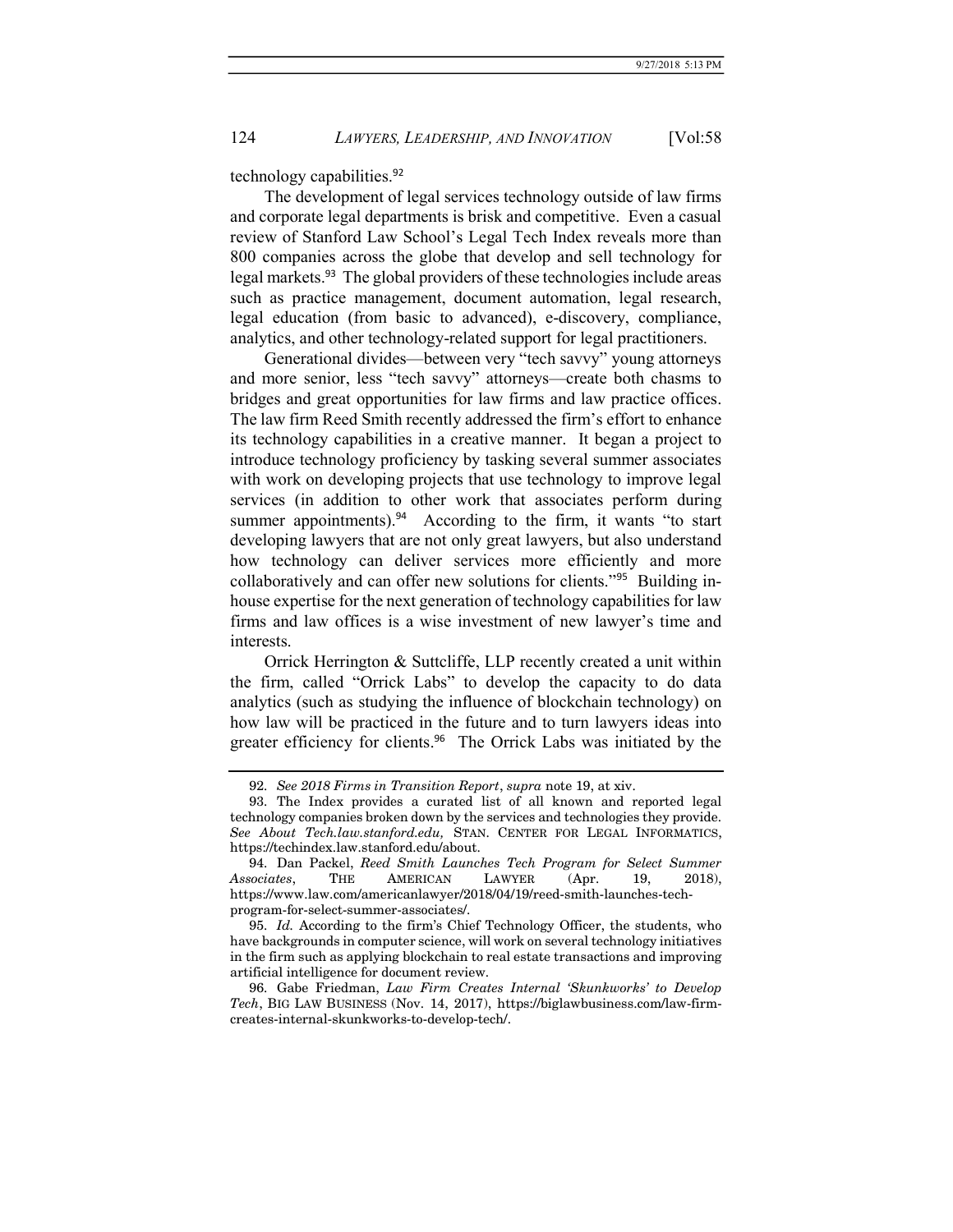hiring of a technology "architect" to help design and implement technologies that support the firm's lawyers such as by creating a document management dashboard platform.<sup>97</sup> Further, Orrick has launched its Orrick Analytics to develop the capacity to do data analytics in house.<sup>98</sup> Other national law firms are creating incentives within the firm to invest in law practice start-up companies in order to reap the benefit of new emerging law practice technologies.<sup>99</sup>

### c. Building Value for Clients.

Another critical area that is challenging law firms today is to create more value for their clients from the attorney-client relationship. This is, of course, a long-standing challenge for all law firms, but, as pointed out in the Law Firms in Transition Report, the need for reducing clients' costs while improving service and quality is a particularly acute challenge to today's law firms.<sup>100</sup> Global and highly technologicallyproficient providers in many segments of traditional law firm business are forcing firms to pay more attention to the value proposition important to clients. According to the Survey Report, clients want greater cost efficiencies and value quality legal services. Thus, legal providers must develop more expertise and think more deeply about how to deliver this level of service and value. Innovation processes remain the most important way to permit a firm to stay on the "cutting edge" of its business by enhancing client value. It is therefore surprising that Law Firm in Transition Report found that only thirty-eight percent of the law firms they surveyed are actively engaged in experiments to test innovative ideas or methods, notwithstanding the fact that law firm leaders know that clients expect, and are looking for, cost-reduction efficiencies in providing legal services.<sup>101</sup>

On the other hand, there are some notable examples of thoughtful engagement by firms in innovative strategies and ideas. Holland & Knight and Baker & McKenzie have created "innovation committees"

<sup>97</sup>. Orrick Launches New Technology Lab, ORRICK (Nov. 15, 2017), https://www.orrick.com/News/2017/11/Orrick-Launches-New-Technology-Lab.

<sup>98</sup>. Orrick Analytics, ORRICK, https://www.orrick.com/Innovation/Orrick-Analytics (last visited Aug. 31, 2018).

 <sup>99.</sup> Friedman, supra note 93 ("By making a concerted, publicized effort to invest in technology, Orrick joins a growing number of law firms seeking to shake off the boilerplate reputation of law firms as stale organizations that cling to outmoded and inefficient work methods. Instead, the firm wants to be known as responsive to client demands for better value and efficiency. It has already unveiled or is developing tools such as a collaboration and workflow tool for lawyers to organize or draft documents.").

 <sup>100.</sup> 2018 Law Firm in Transition Report, supra note 19, at vii. 101. Id. at v.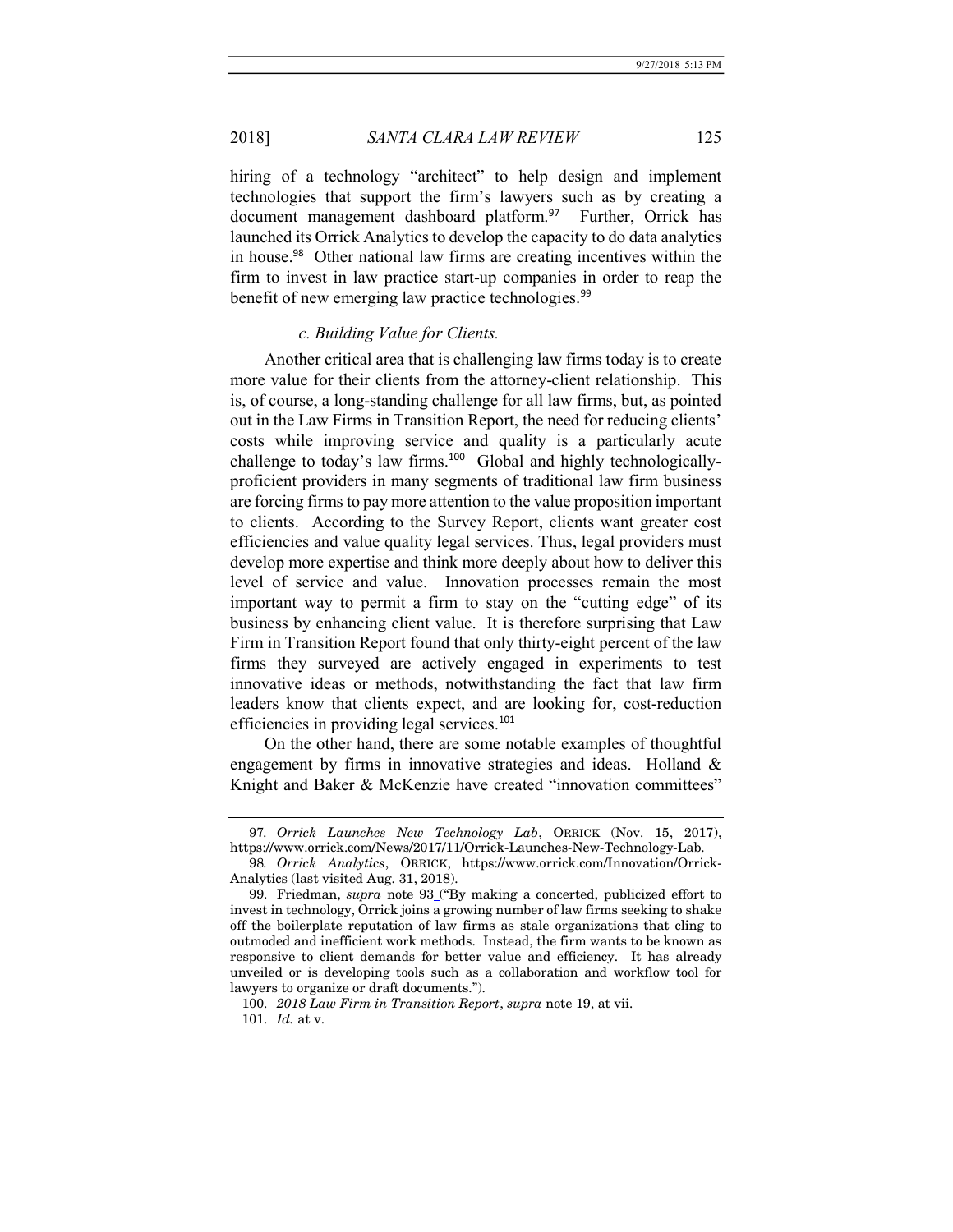within the firms to realize their commitment to address the challenges that the firms and their clients face.<sup>102</sup> Baker & McKenzie has begun to invest in long term projects undertaken by the firm, including research and development and the hiring of a "futurist" to anticipate the direction of law practice that will affect the firm's future. In addition, Baker & McKenzie has created "The Collab", which is a creative problemsolving initiative that uses collaborative innovation methods to anticipate, address, and solve client problems.<sup>103</sup> In "The Collab", teams of Baker & McKenzie lawyers, together with clients, academics, business strategists, and many other professionals, collaborate on their work together to develop powerful and easy-to-use legal solution to client problems.<sup>104</sup> Several large, corporate legal departments have created positions within the organization for non-lawyer directors of operations for the firm.<sup>105</sup> The purpose of these departments within the legal department is to enhance operational excellence in legal services delivery by the department, to lead the change needed to provide that level of excellence, and to develop and use the technology needed to support the legal department in times of extraordinary change.<sup>106</sup>

This brief survey of some law firms' responses to the lingering effects of the recession from 2009, along with the documented contemporary challenges they face in the "new normal", show the resourcefulness that all law firms should be demonstrating in the areas described in the Law Firms in Transition Report. Innovation processes can make a difference in the current era of legal services outsourcing, overwhelming technological advances and changes, and increasing

 <sup>102.</sup> How Baker McKenzie are Innovating the Legal Sphere, LAWYER MONTHLY (Sept. 5, 2017), https://www.lawyer-monthly.com/2017/09/how-baker-mckenzieare-innovating-the-legal-sphere/; see also Ian Lopez, Innovate to Eliminate Bad Ideas? Holland & Knight Leader on Changing the Business Model, LEGALTECH NEWS (Feb. 21, 2018), https://www.law.com/legaltechnews/2018/02/21/innovateto-eliminate-bad-ideas-holland-knight-leader-on-changing-the-business-model/ (The partner in charge of the Holland & Knight committee explained that the risks associated with a very uncertain environment for law practice are too high to do nothing now: "While we don't know exactly what the legal profession will look like in five years, there's a growing sense it won't look like it does today").

 <sup>103.</sup> How Baker McKenzie are Innovating the Legal Sphere, supra note 99. 104. Id.

 <sup>105.</sup> Rise of the Legal Department Operations Manager, THOMSON REUTERS, https://legalsolutions.thomsonreuters.com/law-products/news-views/corporatecounsel/2016-in-house-study/rise-of-the-legal-department-operations-manager (last visited Aug. 31, 2018).

 <sup>106.</sup> See D. Casey Flaherty, CLOC Reflections: 5 First-Time Attendees Give Their Thoughts Before, During, and After the Institute, CORPORATE COUNSEL (May 31, 2018), https://www.law.com/corpcounsel/2018/05/31/cloc-reflections-5 first-time-attendees-give-their-thoughts-before-during-and-after-the-institute/.